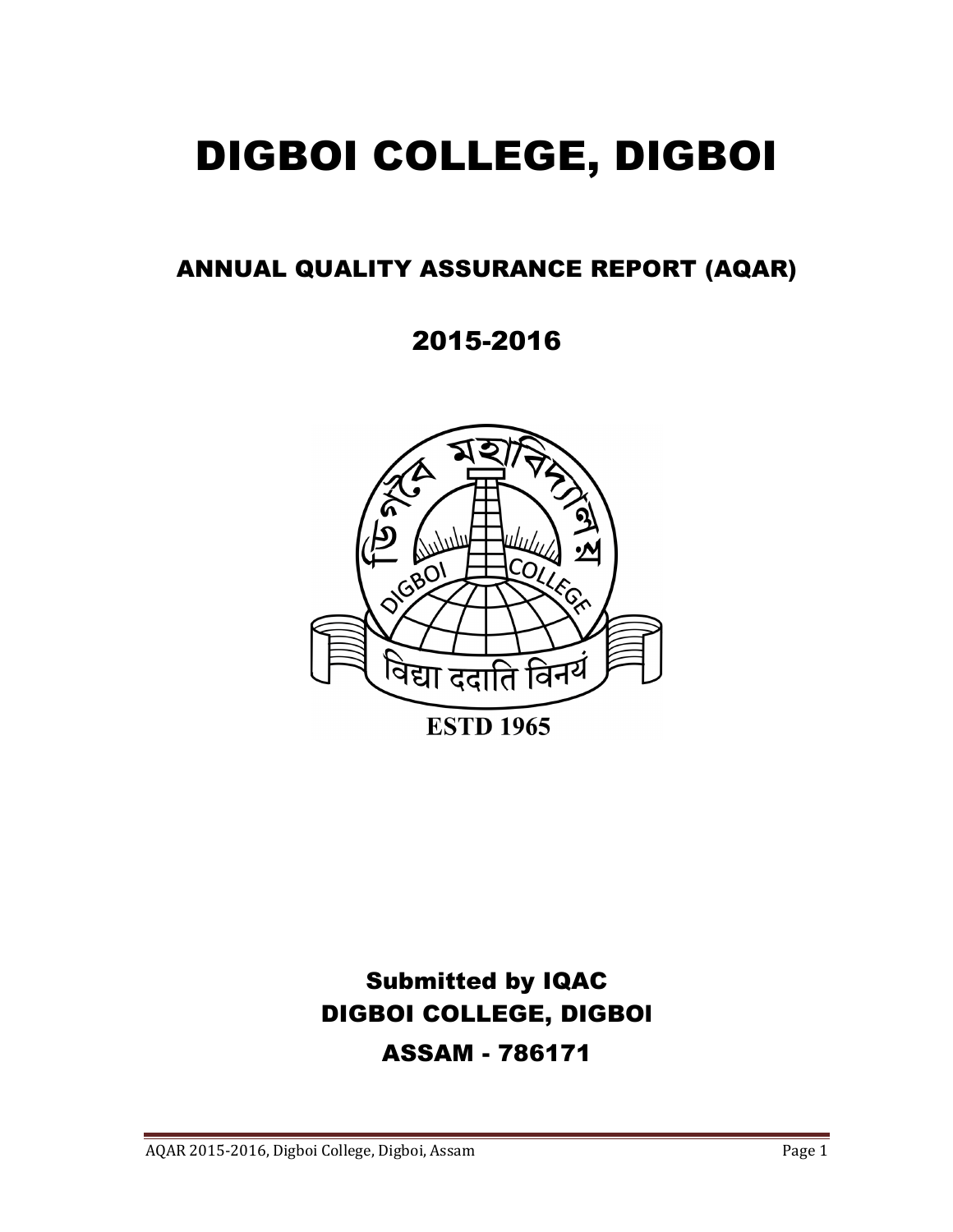# Part – A

| AQAR for the year (for example 2013-14) | 2015-16                 |  |
|-----------------------------------------|-------------------------|--|
| I. Details of the Institution           |                         |  |
| 1.1 Name of the Institution             | <b>DIGBOI COLLEGE</b>   |  |
|                                         |                         |  |
| 1.2 Address Line 1                      | <b>ITAVATA</b>          |  |
| Address Line 2                          |                         |  |
| City/Town                               | <b>DIGBOI</b>           |  |
| State                                   | <b>ASSAM</b>            |  |
| Pin Code                                | 786171                  |  |
| Institution e-mail address              | digboicollege@yahoo.com |  |
| Contact Nos.                            | 03751-264416            |  |
| Name of the Head of the Institution:    | Dr. Dip Saikia          |  |
| Tel. No. with STD Code:                 | 03751-264416            |  |
| Mobile:                                 | +919954487650           |  |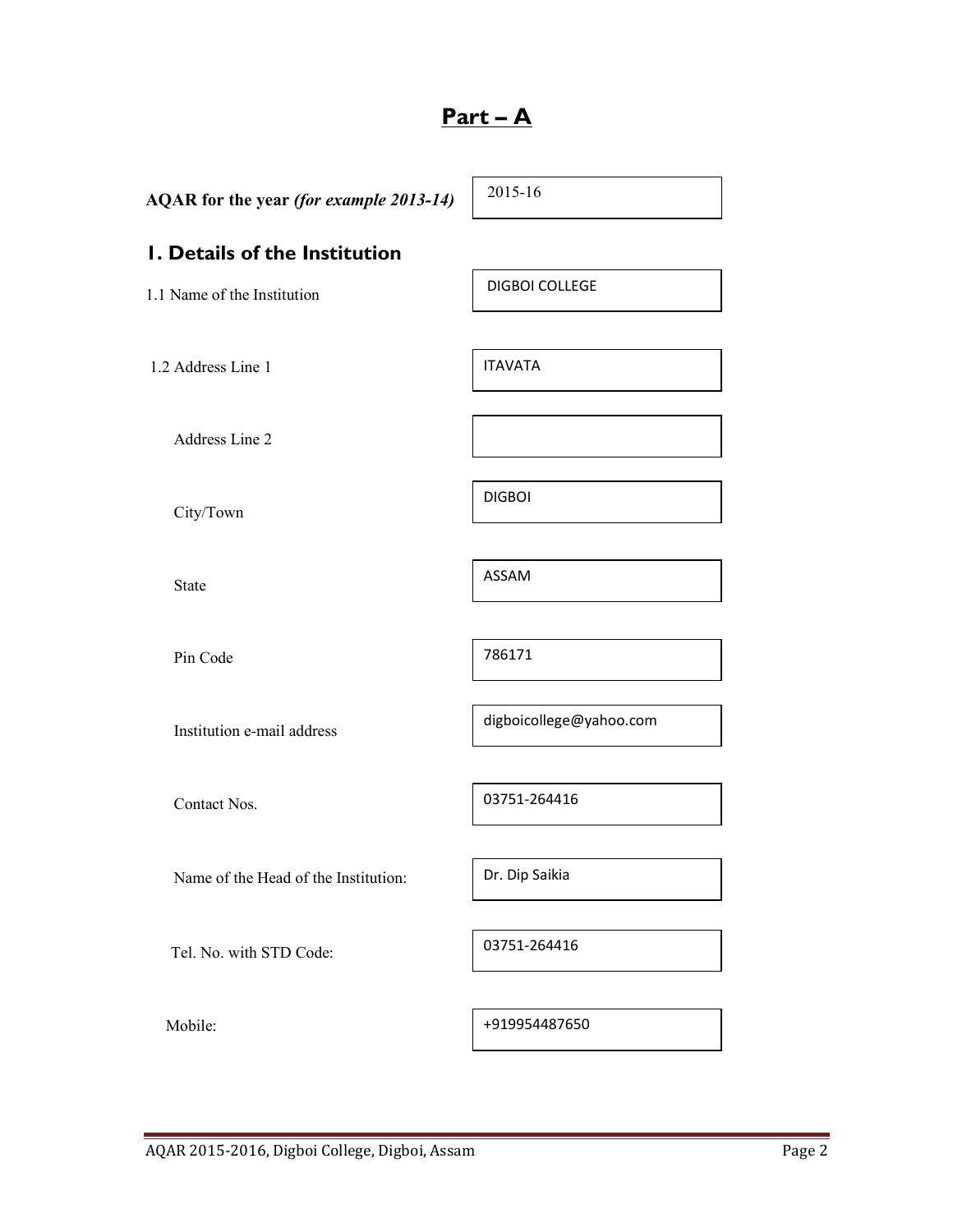| IQAC e-mail address:                          |         |                                                                                                                                                        |       | digboicollege@yahoo.com |                                                                                                                                                                                |                                          |        |
|-----------------------------------------------|---------|--------------------------------------------------------------------------------------------------------------------------------------------------------|-------|-------------------------|--------------------------------------------------------------------------------------------------------------------------------------------------------------------------------|------------------------------------------|--------|
|                                               |         |                                                                                                                                                        |       |                         |                                                                                                                                                                                |                                          |        |
| 1.3 NAAC Track ID (For ex. MHCOGN 18879)      |         |                                                                                                                                                        |       |                         |                                                                                                                                                                                |                                          |        |
|                                               |         | <b>OR</b>                                                                                                                                              |       |                         |                                                                                                                                                                                |                                          |        |
| 1.4 NAAC Executive Committee No. & Date:      |         | (For Example EC/32/A&A/143 dated 3-5-2004.<br>This EC no. is available in the right corner- bottom<br>of your institution's Accreditation Certificate) |       |                         | EC(SC)/10/A&A/92 dated 15/11/2015                                                                                                                                              |                                          |        |
| 1.5 Website address:                          |         |                                                                                                                                                        |       |                         | www.digboicollege.com                                                                                                                                                          |                                          |        |
|                                               |         | Web-link of the AQAR:                                                                                                                                  |       |                         |                                                                                                                                                                                | http://digboicollege.com/AQAR2015-16.pdf |        |
|                                               |         |                                                                                                                                                        |       |                         | For ex. http://www.ladykeanecollege.edu.in/AQAR2012-13.doc                                                                                                                     |                                          |        |
| 1.6 Accreditation Details                     |         |                                                                                                                                                        |       |                         |                                                                                                                                                                                |                                          |        |
|                                               | Sl. No. | Cycle                                                                                                                                                  | Grade | <b>CGPA</b>             | Year of<br>Accreditation                                                                                                                                                       | Validity<br>Period                       |        |
|                                               | 1       | $1st$ Cycle                                                                                                                                            | B+    | 78.60                   | 2004                                                                                                                                                                           | 5 years                                  |        |
|                                               | 2       | $2nd$ Cycle                                                                                                                                            | B     | 2.47                    | 2015                                                                                                                                                                           | 5 years                                  |        |
|                                               | 3       | $3rd$ Cycle                                                                                                                                            |       |                         |                                                                                                                                                                                |                                          |        |
|                                               | 4       | 4 <sup>th</sup> Cycle                                                                                                                                  |       |                         |                                                                                                                                                                                |                                          |        |
| 1.7 Date of Establishment of IQAC :DD/MM/YYYY |         |                                                                                                                                                        |       |                         | 27/07/2005                                                                                                                                                                     |                                          |        |
|                                               |         |                                                                                                                                                        |       |                         | 1.8 Details of the previous year's AQAR submitted to NAAC after the latest Assessment and<br>Accreditation by NAAC ((for example AQAR 2010-11 submitted to NAAC on 12-10-2011) |                                          |        |
| i. AQAR                                       |         | <u> 2008 - Jan James James James James James James James James James James James James James James James James J</u>                                   |       |                         |                                                                                                                                                                                | (DD/MM/YYYY)                             |        |
| ii. AQAR                                      |         | <u> 2000 - 2000 - 2000 - 2000 - 2000 - 2000 - 2000 - 2000 - 2000 - 2000 - 2000 - 2000 - 2000 - 2000 - 2000 - 200</u>                                   |       |                         |                                                                                                                                                                                | (DD/MM/YYYY)                             |        |
| iii. AQAR                                     |         |                                                                                                                                                        |       |                         |                                                                                                                                                                                | (DD/MM/YYYY)                             |        |
| iv. AQAR                                      |         | <u> 1989 - Johann John Barn, mars eta inperiodoren eta inperiodorea (h. 1989).</u>                                                                     |       |                         |                                                                                                                                                                                | (DD/MM/YYYY)                             |        |
|                                               |         | AQAR 2015-2016, Digboi College, Digboi, Assam                                                                                                          |       |                         |                                                                                                                                                                                |                                          | Page 3 |

Dr. Jayanta Handique

9435531665

Name of the IQAC Co-ordinator:

Mobile: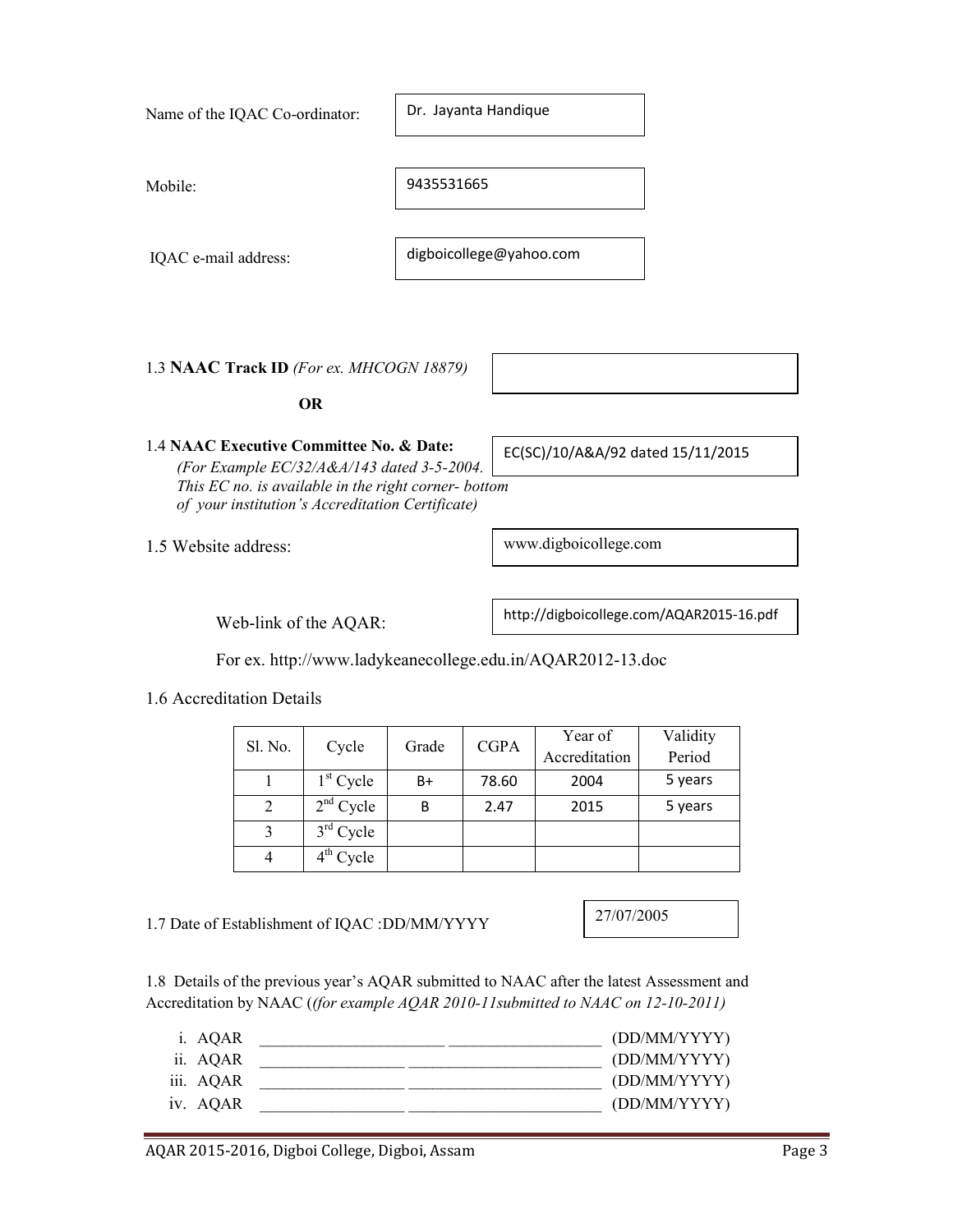1.9 Institutional Status

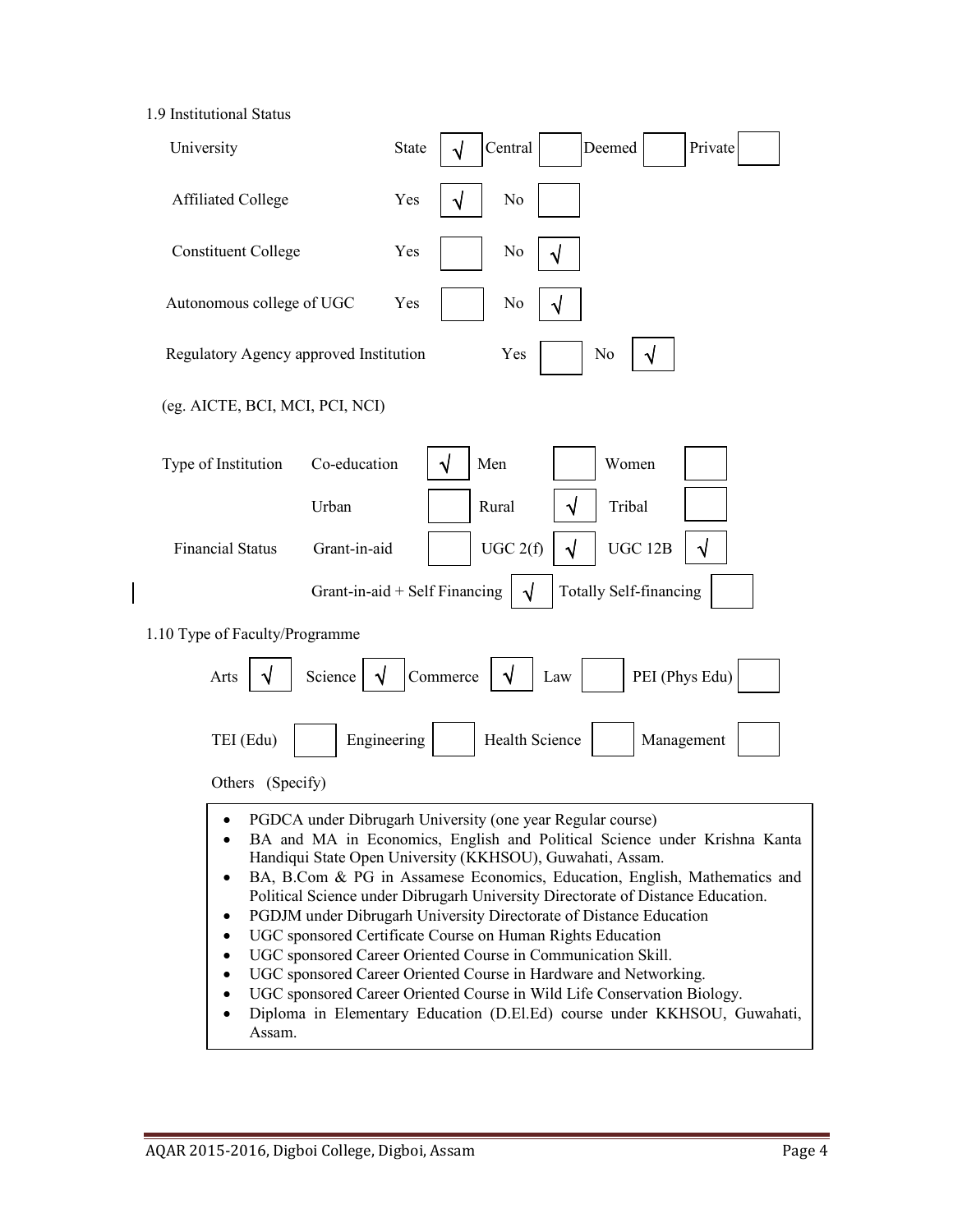#### 1.12 Special status conferred by Central/ State Government-- UGC/CSIR/DST/DBT/ICMR etc



# 2. IQAC Composition and Activities

| 2.1 No of Teachers                        | 6              |
|-------------------------------------------|----------------|
| 2.2 No. of Administrative/Technical staff | 3              |
| 2.3 No. of students                       | $\overline{2}$ |
| 2.4 No. of Management representatives     | $\mathbf{1}$   |
| 2.5 No. of Alumni                         | 1              |
|                                           |                |
| 2.6 No. of any other stakeholder and      | 1              |
| community representatives                 |                |
| 2.7 No. of Employers/ Industrialists      | 2              |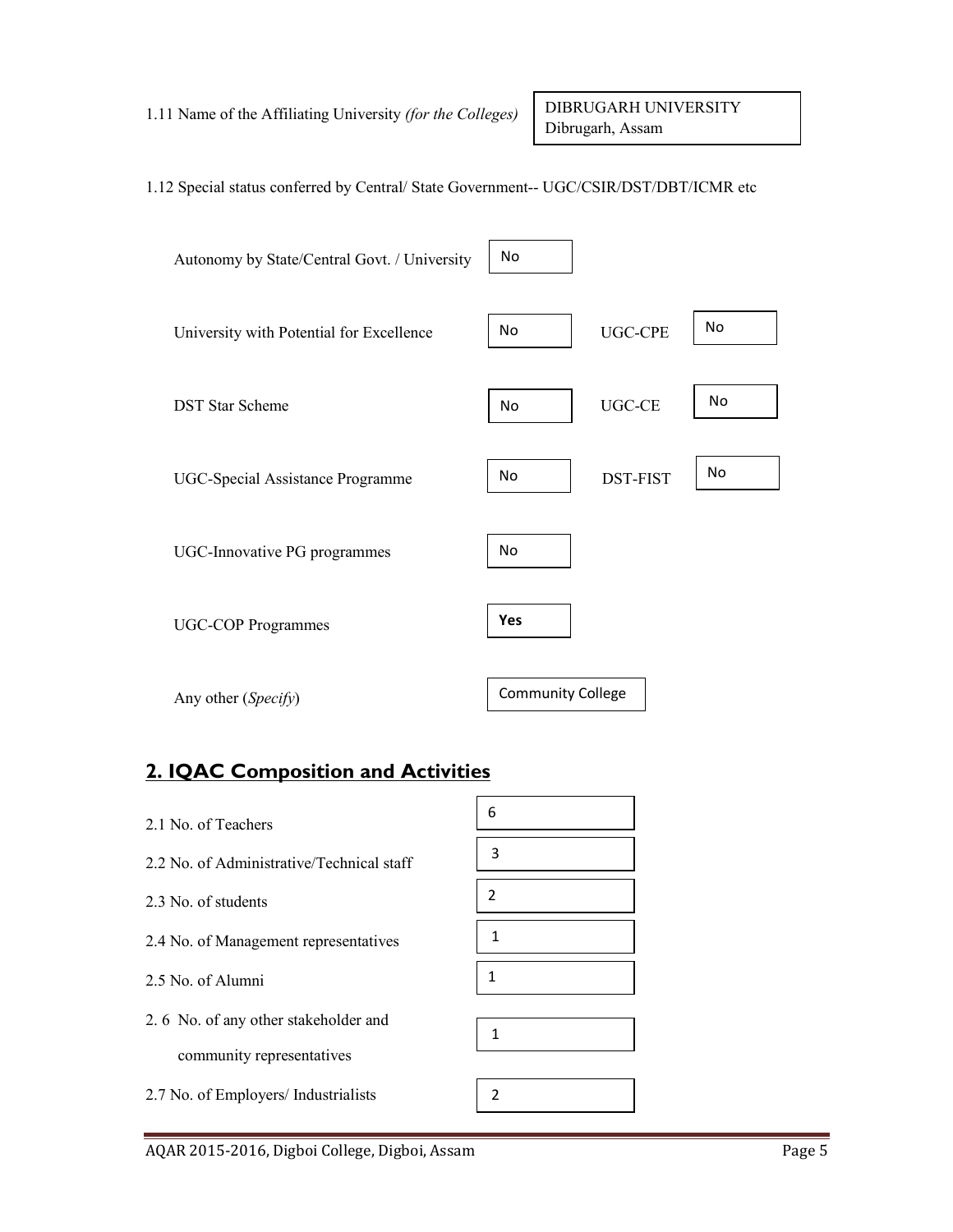| 2.8 No. of other External Experts                                                                                                                                                                         | $\mathbf{1}$                                                                                                                        |
|-----------------------------------------------------------------------------------------------------------------------------------------------------------------------------------------------------------|-------------------------------------------------------------------------------------------------------------------------------------|
| 2.9 Total No. of members                                                                                                                                                                                  | 17                                                                                                                                  |
| 2.10 No. of IQAC meetings held                                                                                                                                                                            | 3                                                                                                                                   |
| 2.11 No. of meetings with various stakeholders:<br>Non-Teaching Staff Students<br>$\overline{2}$                                                                                                          | Faculty<br>No.<br>5<br>4<br>Alumni<br>Others<br>1                                                                                   |
| 2.12 Has IQAC received any funding from UGC during the year?<br>If yes, mention the amount                                                                                                                | N <sub>0</sub><br>Yes                                                                                                               |
| 2.13 Seminars and Conferences (only quality related)                                                                                                                                                      |                                                                                                                                     |
| (i) No. of Seminars/Conferences/ Workshops/Symposia organized by the IQAC<br>Total Nos.<br>9<br>International<br>0                                                                                        | 4<br><b>Institution Level</b><br>National<br>4<br>$\mathbf{1}$<br><b>State</b>                                                      |
| (ii) Themes                                                                                                                                                                                               |                                                                                                                                     |
| National: workshop on Bird watching<br><b>State Level:</b><br>1.<br>ii. Training Programme on Entrepreneurship Development.<br>iii. Workshop on Communication skill<br>University                         | Panel Discussion on Zero Tolerance to Illegal Wildlife Trade.<br>iv. Workshop on Implementation of CBCS in colleges under Dibrugarh |
| <b>Institution level:</b><br>Drama Workshop.<br>1.<br>ii. Interdepartmental seminar on subject related topics<br>iii. Workshop on Teaching in Elementary Level<br>iv. Seminar on Career in Government Job |                                                                                                                                     |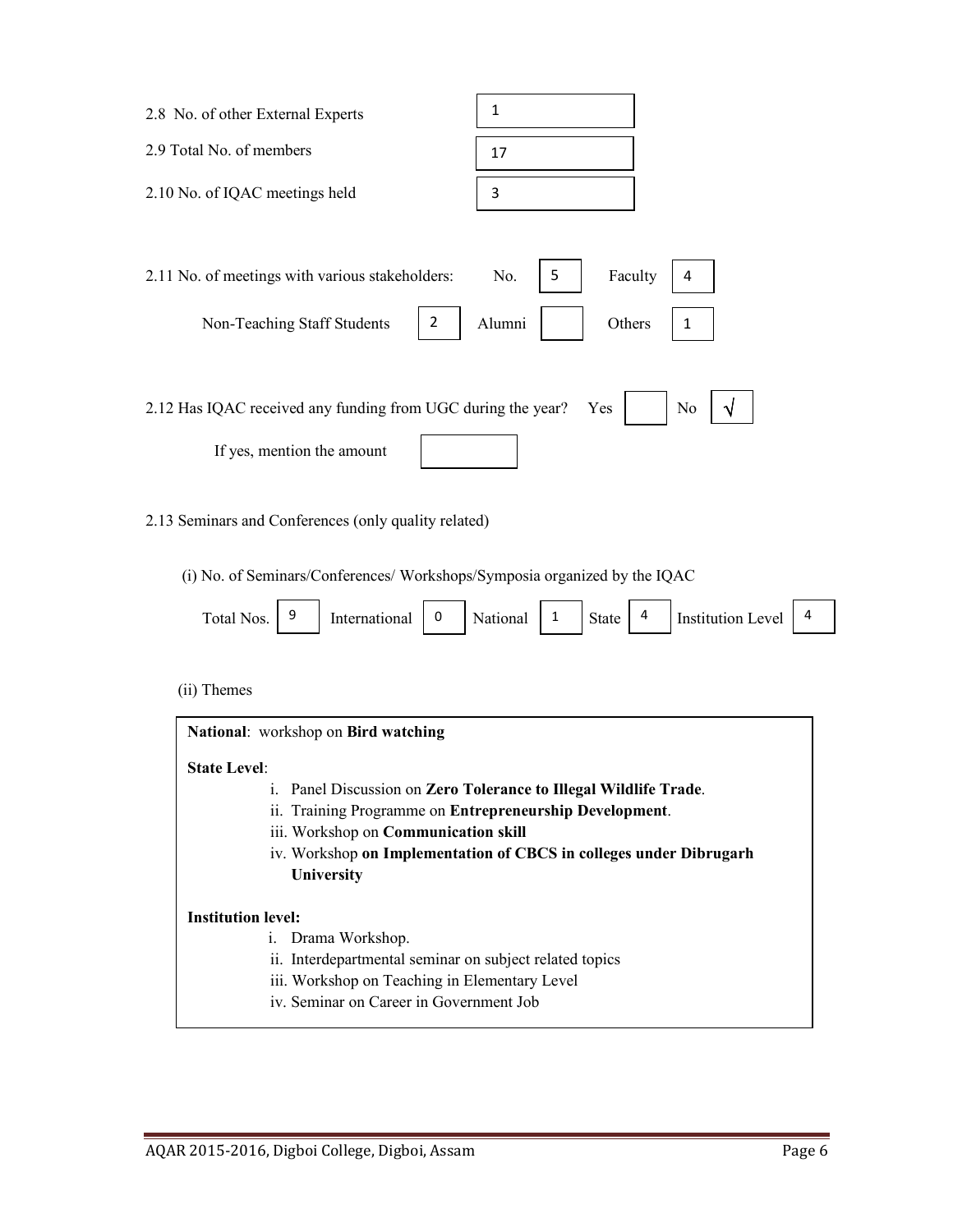#### 2.14 Significant Activities and contributions made by IQAC



#### 2.15 Plan of Action by IQAC/Outcome

The plan of action chalked out by the IQAC in the beginning of the year towards quality

enhancement and the outcome achieved by the end of the year\* :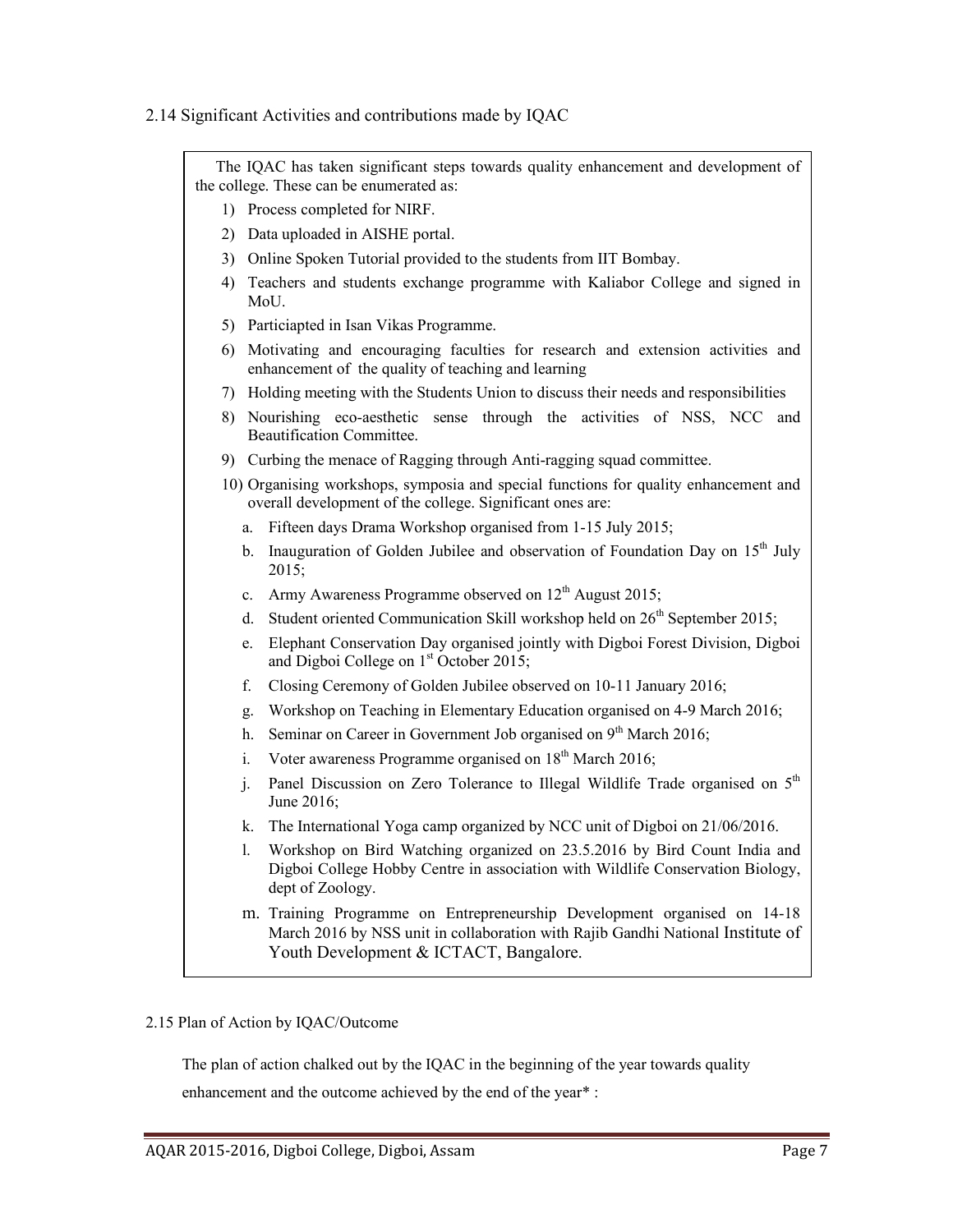| <b>Plan of Action</b>                                      | <b>Achievements</b>                                                                                                                                          |
|------------------------------------------------------------|--------------------------------------------------------------------------------------------------------------------------------------------------------------|
| Internet Connection through satellite                      | Could not be done due to constraint of fund                                                                                                                  |
| Celebration of Golden Jubilee of the<br>college            | Successfully celebrated the year-long programme<br>with closing ceremony on 10-11 January 2016                                                               |
| Publication of book commemorating<br>Golden Jubilee        | Published                                                                                                                                                    |
| Completion of Chemistry Laboratory                         | Completed                                                                                                                                                    |
| Organising student oriented workshop                       | Successfully organised Drama Workshop,<br>workshop on Teaching in Elementary Education,<br>Workshop on Communication Skill and Inter<br>Departmental Seminar |
| Organising workshop on CBCS                                | Successfully organised                                                                                                                                       |
| Organising Awareness Programme on<br>wildlife conservation | Panel Discussion on Zero Tolerance to illegal<br>wildlife Trade organised engaging Enforcement<br>department and the Judiciary                               |
| Seminar on Career in Government Job                        | Successfully organised and 150 students were<br>present.                                                                                                     |
| Initiating construction of big classrooms                  | Matter discussed with authority and planning has<br>done.                                                                                                    |

\* Academic Calendar of the year is attached in Annexure I.

| 2.16 Whether the AQAR was placed in statutory body |                                                                                                      | $\begin{array}{c c c c c} \text{Yes} & \text{y} & \text{No} & \text{ii} \end{array}$ |  |
|----------------------------------------------------|------------------------------------------------------------------------------------------------------|--------------------------------------------------------------------------------------|--|
|                                                    | Management $\left  \right. \sqrt{\left }$ Syndicate $\left  \right $ Any other body $\left  \right $ |                                                                                      |  |
| Provide the details of the action taken            |                                                                                                      |                                                                                      |  |

The reconstituted IQAC meeting held on 25/07/2016 accepted the AQAR for the session 2015-16.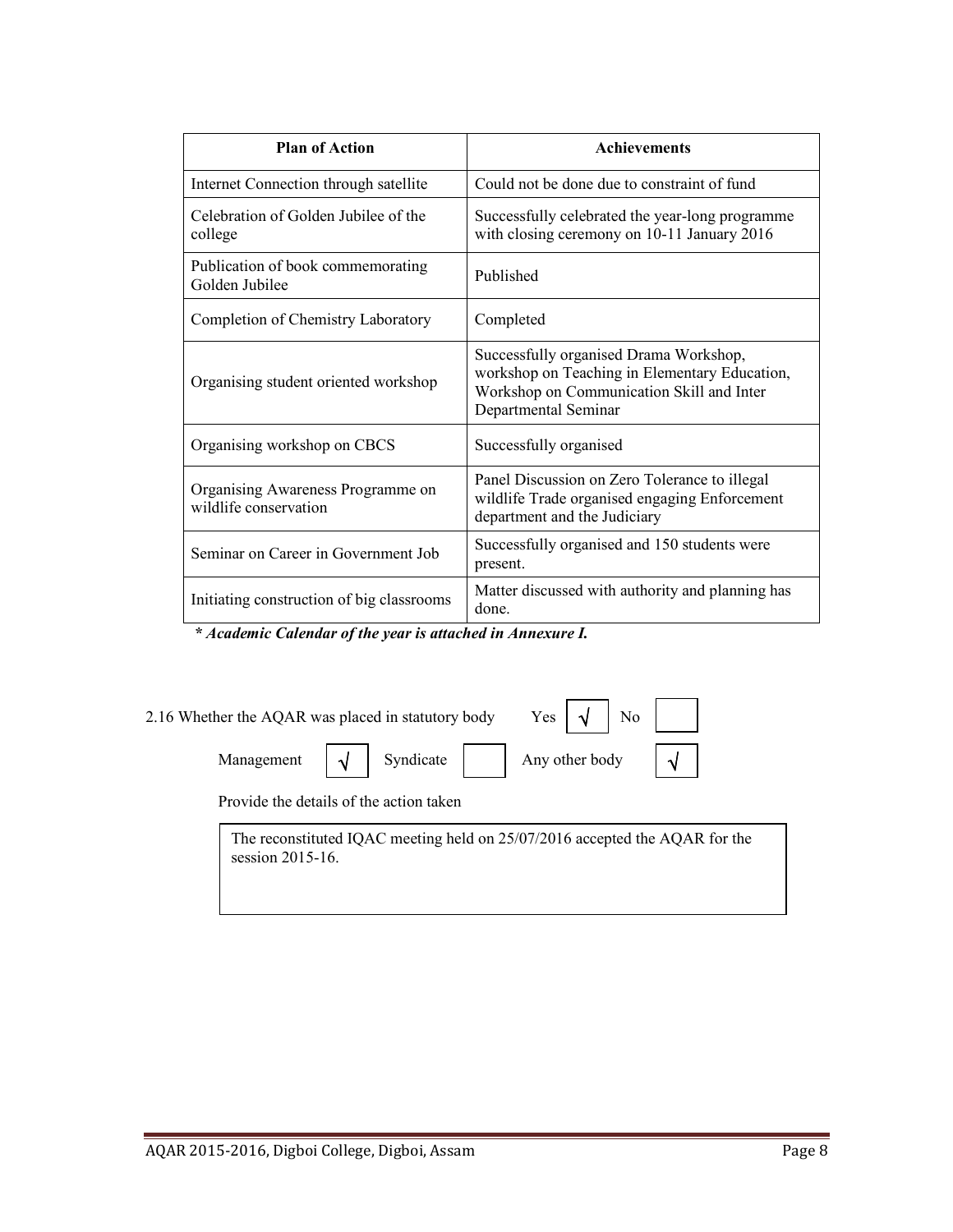# Part – B

# Criterion – I

# 1. Curricular Aspects

| Level of the<br>Programme | Number of<br>existing<br>Programmes | Number of<br>programmes<br>added during the<br>year | Number of<br>self-financing<br>programmes | Number of value<br>added / Career<br>Oriented<br>programmes |
|---------------------------|-------------------------------------|-----------------------------------------------------|-------------------------------------------|-------------------------------------------------------------|
| PhD                       |                                     |                                                     |                                           |                                                             |
| PG                        | 06                                  | 03                                                  | 09                                        | $\blacksquare$                                              |
| <b>UG</b>                 | 06                                  |                                                     | 03                                        |                                                             |
| PG Diploma                | 02                                  |                                                     | 02                                        |                                                             |
| Advanced                  |                                     |                                                     | 00                                        |                                                             |
| Diploma                   |                                     |                                                     |                                           |                                                             |
| Diploma                   | 01                                  |                                                     | 01                                        |                                                             |
| Certificate               | 04                                  |                                                     |                                           | 03                                                          |
| Others                    |                                     |                                                     |                                           |                                                             |
| <b>Total</b>              | 19                                  | 03                                                  | 15                                        | 03                                                          |
| Interdisciplinary         | 05                                  |                                                     | 03                                        | 01                                                          |
| Innovative                |                                     |                                                     |                                           |                                                             |

1.1 Details about Academic Programmes

- 1.2 (i) Flexibility of the Curriculum: CBCS/Core/Elective option / Open options
	- Core option: a) English
		- b) Modern Indian Language options for Assamese, Bengali, Hindi, Nepali and Alternative English
		- c) Environmental Studies
		- d) Multi-disciplinary course
		- e) Computer Skill or Communication Skill
		- f) Skill Based courses options for Teaching in Elementary Level (TEL), Creative Writings (CWR) - for Arts and Repairing and Maintenance of Electronic Appliances (RME) - for science.

Elective options:

 Computer Application, Economics, Education, Elective Hindi, Geography, History, Information Technology, Philosophy, Political Science, Rural Development, Botany, Chemistry, Computer Science, Electronics, Mathematics, Physics, Zoology, Accountancy and Management

Major and Speciality options:

 Assamese, Economics, Education, English, Philosophy, Political Science, Botany, Chemistry, Electronics, Mathematics, Physics, Zoology, Accounting and Finance and Marketing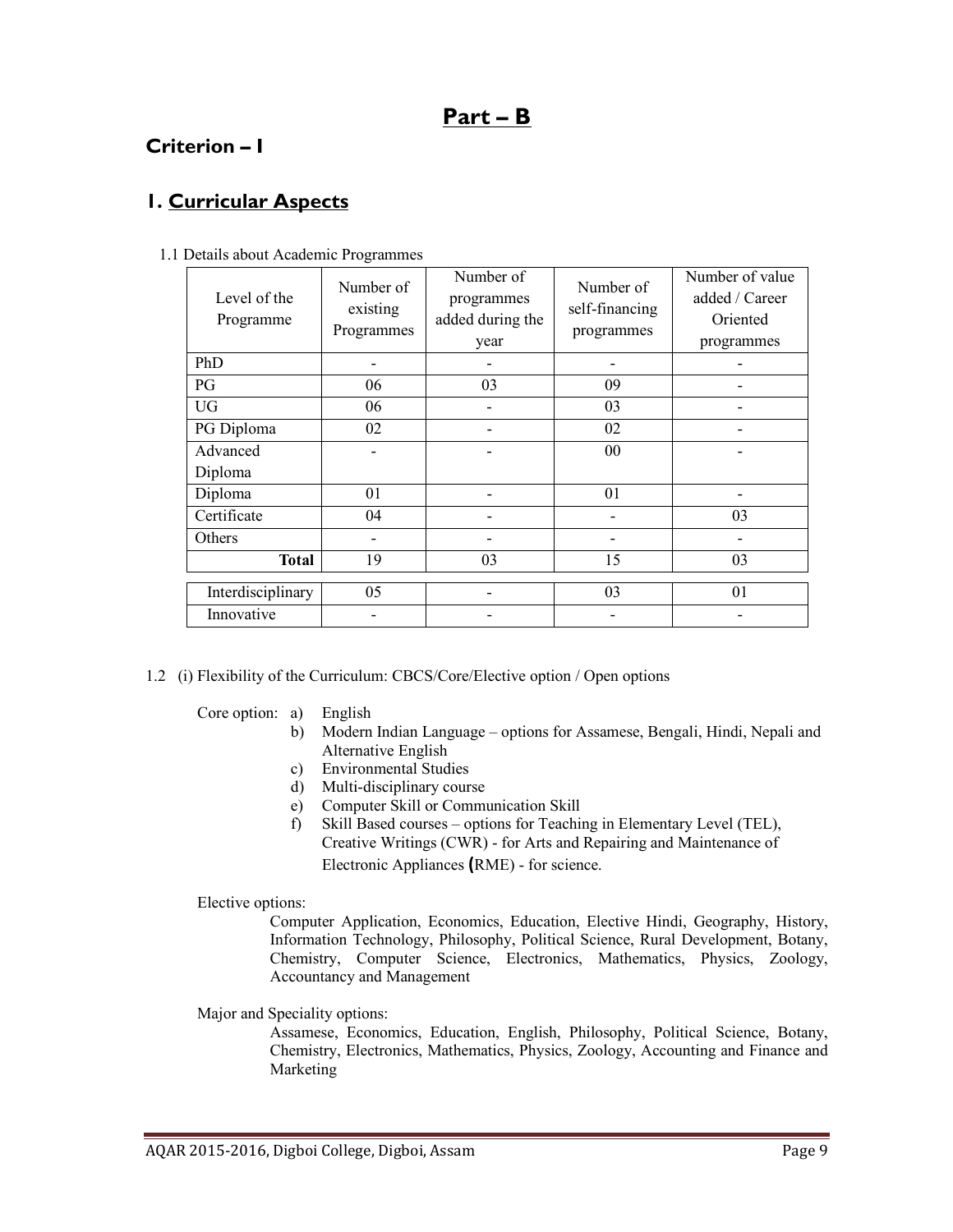(ii) Pattern of programmes:

|                                                     | Pattern                                                  | Number of programmes                                                |
|-----------------------------------------------------|----------------------------------------------------------|---------------------------------------------------------------------|
|                                                     | Semester                                                 | 07                                                                  |
|                                                     | Trimester                                                | 00                                                                  |
|                                                     | Annual                                                   | 08                                                                  |
| 1.3 Feedback from stakeholders*<br>(On all aspects) | Alumni<br>Parents                                        | Students<br>Employers $\sqrt{\sqrt{ }}$<br>$\sqrt{ }$<br>$\sqrt{ }$ |
| Mode of feedback<br>$\sim 10^6$                     | Manual<br>Online                                         | Co-operating schools (for PEI)<br>ึง                                |
|                                                     | *Analysis of the feedback is provided in the Annexure II |                                                                     |

1.4 Whether there is any revision/update of regulation or syllabi, if yes, mention their salient aspects.

Syllabus of Computer Science was revised by Dibrugarh University. Units of various papers have been re-shuffled by the university.

1.5 Any new Department/Centre introduced during the year. If yes, give details.

Major in Education started.

# Criterion – II

# 2. Teaching, Learning and Evaluation

2.1 Total No. of permanent faculty

| Total | Asst. Professors   Associate Professors   Professors   Others |  |
|-------|---------------------------------------------------------------|--|
| 60    |                                                               |  |

2.2 No. of permanent faculty with Ph.D.

|--|

2.3 No. of Faculty Positions Recruited (R) and Vacant (V) during the year

| Asst. Professors |  | Professors |  | Others<br><b>Associate Professors</b> |  | Total |  |
|------------------|--|------------|--|---------------------------------------|--|-------|--|
|                  |  |            |  |                                       |  |       |  |
|                  |  |            |  |                                       |  |       |  |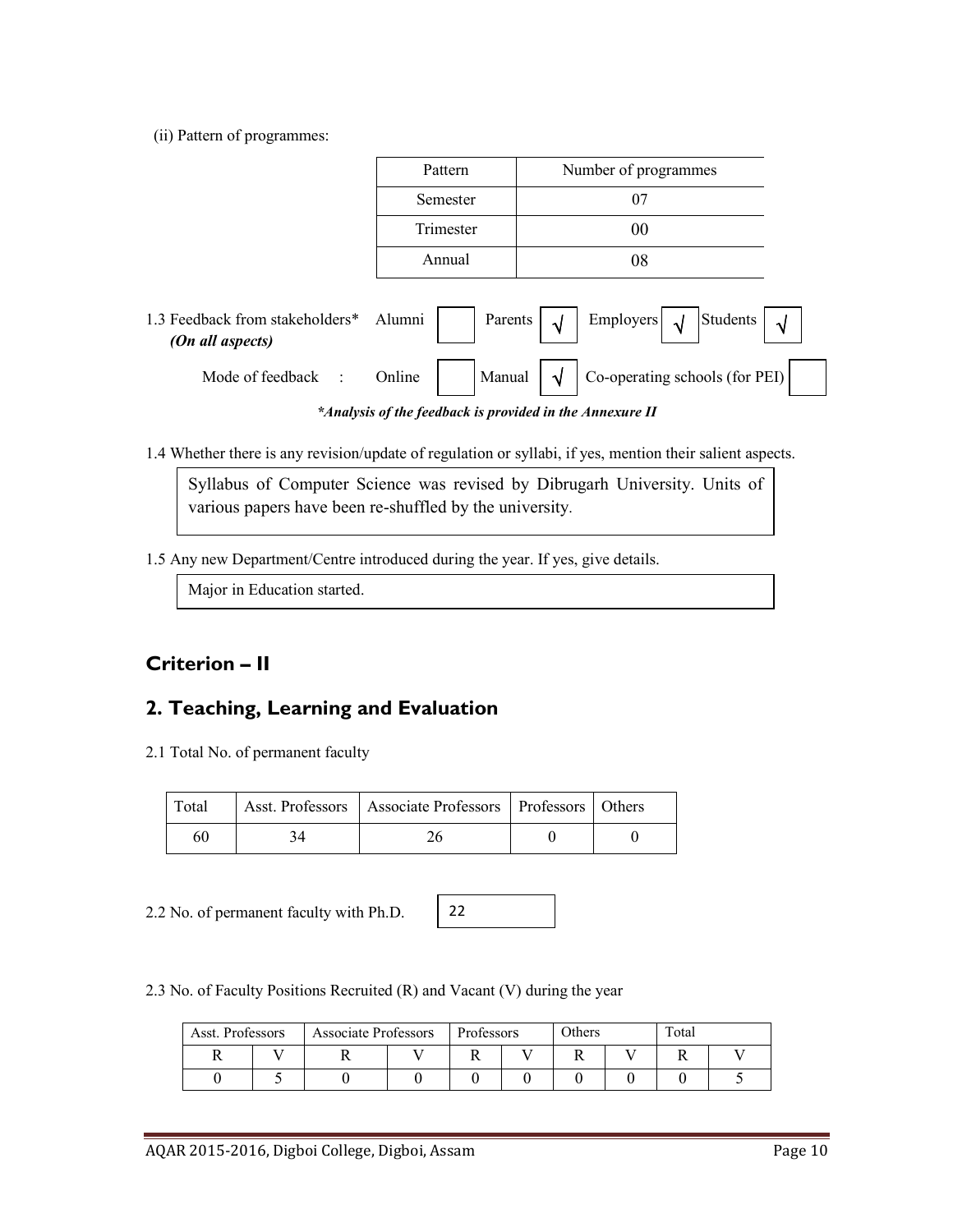2.4 No. of Guest and Visiting faculty and Temporary faculty;

|--|--|--|

2.5 Faculty participation in conferences and symposia:

| No. of Faculty          | International level | National level | State level |
|-------------------------|---------------------|----------------|-------------|
| Attended                |                     |                |             |
| Presented papers        |                     |                |             |
| <b>Resource Persons</b> |                     |                |             |

2.6 Innovative processes adopted by the institution in Teaching and Learning:

- Organising Student-teacher exchange programmes
- Organising Tutorial Classes on demand
- Conducting Remedial classes for weaker students
- Organising seminars, workshops, quiz, debate etc for promoting leadership quality of the students and enhancement of their communication skill.
- Organising frequent class tests, assignments, one to one interaction with students, groupwise guidance by guardian, teachers etc.
- Felicitating Meritorious students by awarding prizes and certificates.
- Felicitating the teachers obtaining M. Phil., Ph. D. and research projects and presenting papers abroad
- Encouraging to participate in orientation courses, refresher courses, short term courses for their knowledge up- gradation.
- Training faculties to use modern technologies in the class rooms.
- Using Modern technological tools such as LCD projectors, SMART BOARD in some class rooms.
- 2.7 Total No. of actual teaching days during this academic year

180

2.8 Examination/ Evaluation Reforms initiated by the Institution (for example: Open Book Examination, Bar Coding, Double Valuation, Photocopy, Online Multiple Choice Questions)

- Internal Assessment is entrusted with the department.
- Multiple Choice Questions system in Sessional Examination is adopted by the certain departments
- Double valuation in Major Subjects
- Photocopy of answer scripts were provided to students on demand
- 2.9 No. of faculty members involved in curriculum restructuring/revision/syllabus development as member of Board of Study/Faculty/Curriculum Development workshop 02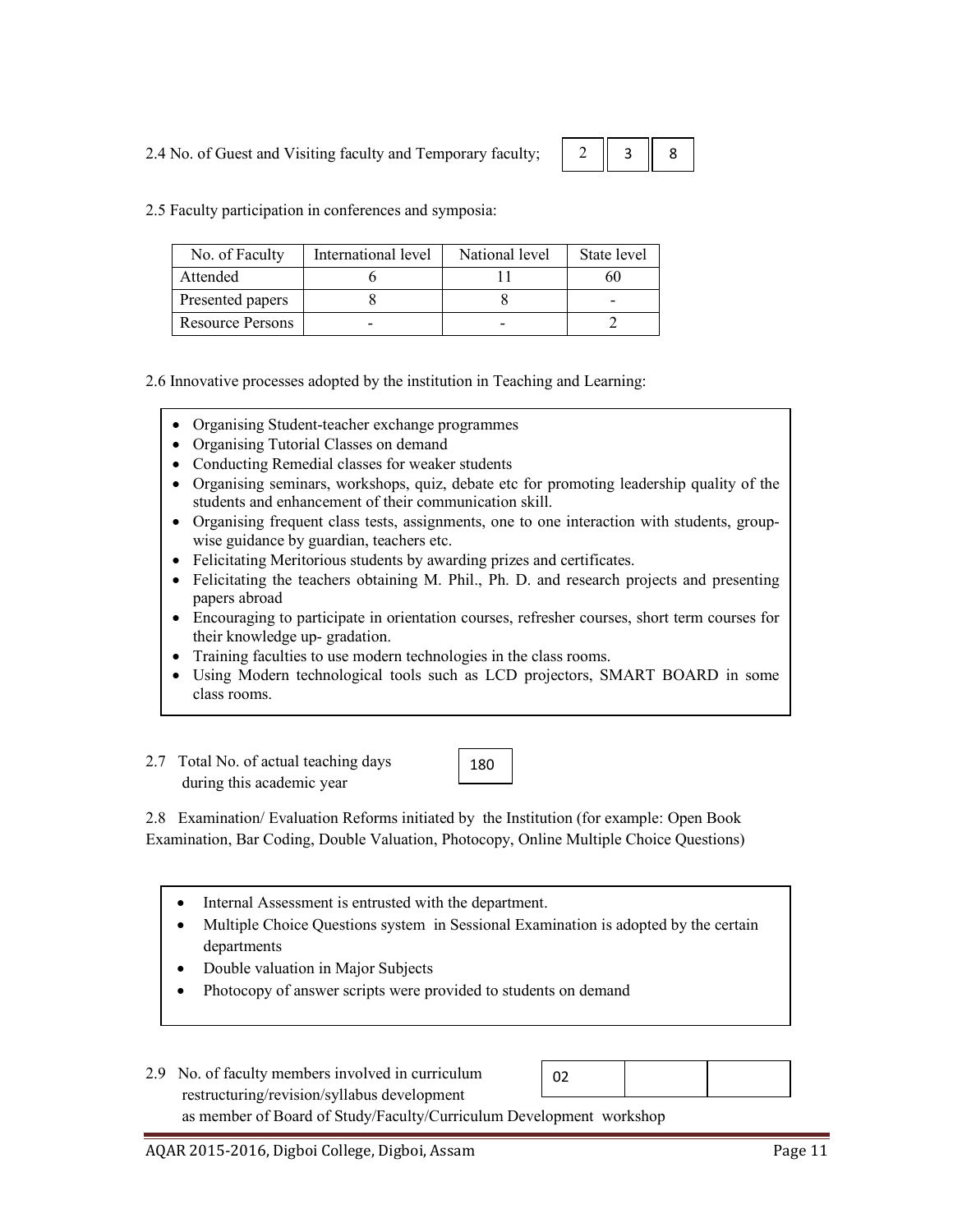#### 2.10 Average percentage of attendance of students



#### 2.11 Course/Programme wise

distribution of pass percentage :

| Title of the<br>Programme | Total no. of<br>students | Division      |       |                 |         |        |  |  |
|---------------------------|--------------------------|---------------|-------|-----------------|---------|--------|--|--|
|                           | appeared                 | Distinction % | $1\%$ | $\mathrm{II}$ % | III $%$ | Pass % |  |  |
| <b>BA</b>                 | 129                      |               | 21.71 | 20.93           | 41.08   | 83.72  |  |  |
| <b>BCom</b>               | 56                       |               | 17.86 | 28.57           | 23.21   | 69.64  |  |  |
| <b>BSc</b>                | 55                       |               | 43.64 |                 | 30.90   | 74.54  |  |  |

2.12 How does IQAC Contribute/Monitor/Evaluate the Teaching & Learning processes:

- Prepares an academic calendar informing admission, class, examination schedules, results and observation of significant days, holidays, vacation and that way, total number of class days enabling the Departments/Faculties to have proper teaching plans.
- IQAC has formed an Internal Semester Monitoring Committee (ISMC) for monitoring and for effectively implementing the semester system. The IQAC coordinator officiates as the coordinator of ISMC.
- Prepares Weekly class routine ahead of session start for proper distribution of course
- Suggests the teacher to prepare teaching plan semester wise
- Suggests the teacher to keep record of course progression
- Monthly monitoring of course progression
- Special arrangement for advance, average and slow learners
- Intimate the faculty about their performance on the basis of analysis of students' feedback
- Organises workshop and seminar to enrich the academic climates and enhance the learning process
- IOAC monitors and evaluates the performance of faculty by way of frequent visits to and meeting with the departments
- Provides necessary infrastructures helps for successful conduction of teaching learning process
- Ensures continuous internal evaluation
- HoD monitors course progression and ensures course completion in due time
- Student-Teacher exchange programme are organised
- Group discussion, Peer learning students' oriented seminar, workshop are organised
- 2.13 Initiatives undertaken towards faculty development

| <b>Faculty / Staff Development Programmes</b>  | <b>Number of faculty benefitted</b> |
|------------------------------------------------|-------------------------------------|
| Refresher courses                              |                                     |
| UGC – Faculty Improvement Programme            |                                     |
| HRD programmes                                 |                                     |
| Orientation programmes                         | 0                                   |
| Faculty exchange programme                     |                                     |
| Staff training conducted by the university     |                                     |
| Staff training conducted by other institutions | $\Omega$                            |
| Summer / Winter schools, Workshops, etc.       | $\theta$                            |
| Others (Short Term)                            |                                     |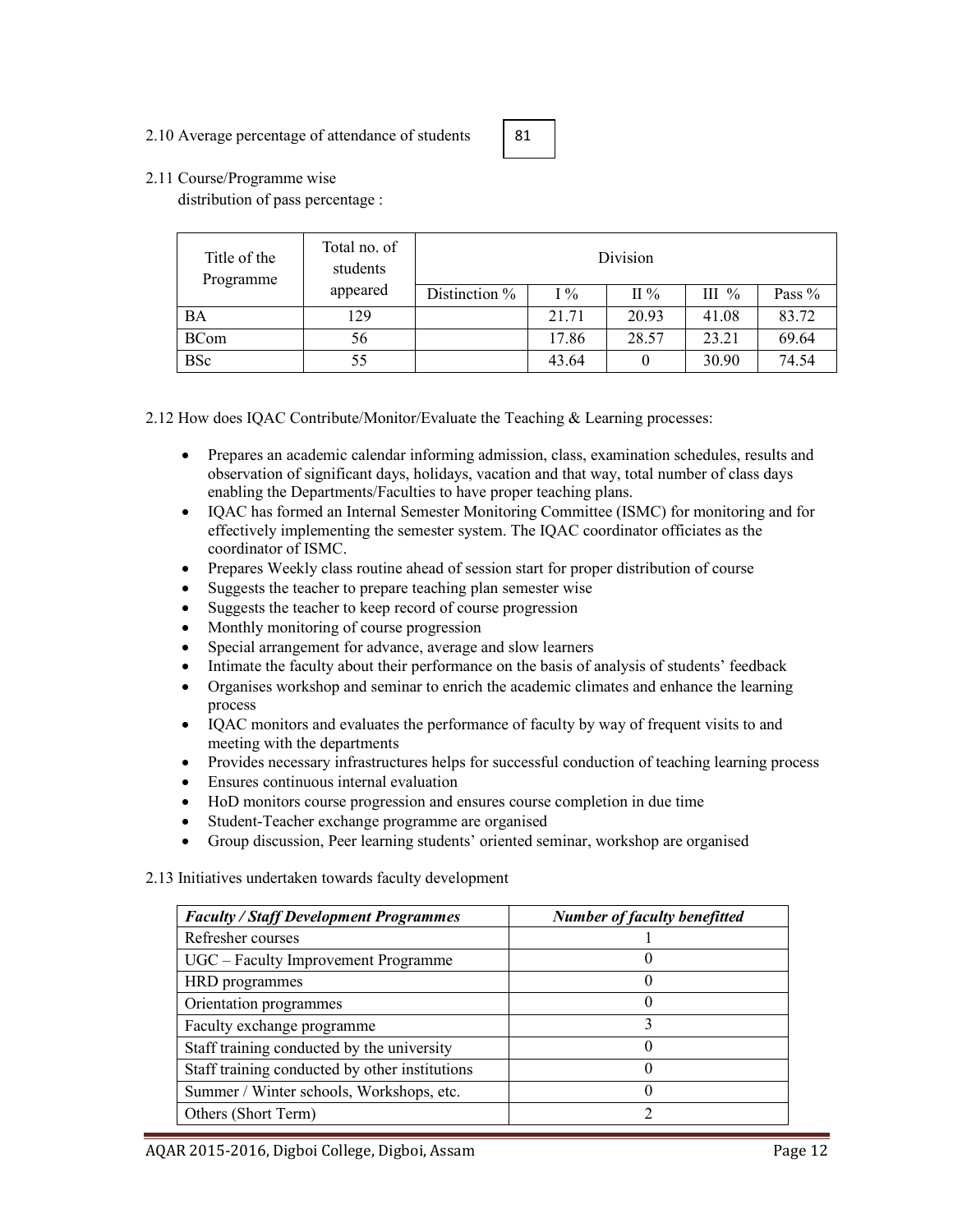2.14 Details of Administrative and Technical staff

| Category             | Number of<br>Permanent<br>Employees | Number of<br>Vacant<br>Positions | Number of<br>permanent<br>positions filled<br>during the Year | Number of<br>positions filled<br>temporarily |
|----------------------|-------------------------------------|----------------------------------|---------------------------------------------------------------|----------------------------------------------|
| Administrative Staff | 19                                  | 04                               |                                                               | 14                                           |
| Technical Staff      |                                     |                                  |                                                               |                                              |

# Criterion – III

# 3. Research, Consultancy and Extension

3.1 Initiatives of the IQAC in Sensitizing/Promoting Research Climate in the institution

- The college felicitates the teachers who obtain M. Phil., Ph. D. degrees and present research paper abroad.
- Encourages faculty members for Major and Minor research projects.
- The faculty members are encouraged to publish research books and research articles and to participate in National/ International seminars/ workshops etc.
- Significant research publications and award of research projects as well as research recognitions (e.g. role as resource person, chairperson) are reported in the college NEWSLETTER.
- Research committee keeps eye on the research activities of the teachers and ensures an atmosphere conducive for research activities.
- Digboi College Teachers' Unit (DCTU) Study Circle provides a platform for presentation of research works.
- Motivates the teacher to pursue research work and also to avail the benefits of FDP.
- Room for research works allotted.
- Access to INFLIBNET provided.
- Students are taken to other notable colleges/University to carry out their research projects under the guidance of the faculties

#### 3.2 Details regarding major projects

•

|                     | Completed | Ongoing | Sanctioned | Submitted |
|---------------------|-----------|---------|------------|-----------|
| Number              | JZ        |         |            | UZ        |
| Outlay in Rs. Lakhs |           | 0.115   |            |           |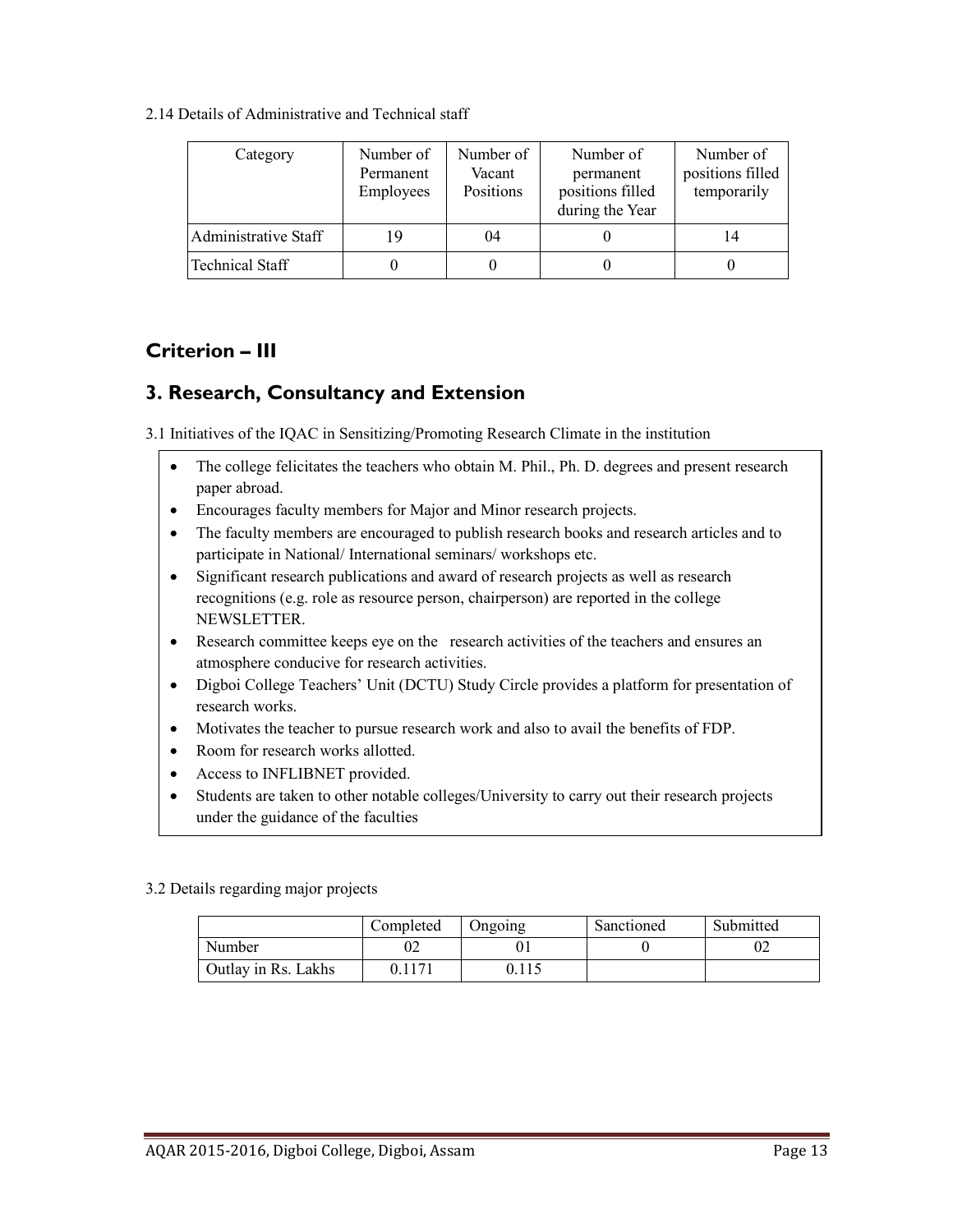3.3 Details regarding minor projects

|                     | Completed | Ongoing | Sanctioned | Submitted |
|---------------------|-----------|---------|------------|-----------|
| Number              |           |         |            |           |
| Outlay in Rs. Lakhs | 0.009     | 0.345   | 0.5025     | -         |

#### 3.4 Details on research publications

|                          | International | National | Others |
|--------------------------|---------------|----------|--------|
| Peer Review Journals     |               |          |        |
| Non-Peer Review Journals |               |          |        |
| e-Journals               |               |          |        |
| Conference proceedings   |               |          | -      |

#### 3.5 Details on Impact factor of publications:

| <b>Range</b> | verage | h-index | <b>SCOPUS</b><br>Nos 1n |  |
|--------------|--------|---------|-------------------------|--|
|              |        |         |                         |  |

#### 3.6 Research funds sanctioned and received from various funding agencies, industry and other organisations

| <b>Nature of the Project</b>                                            | <b>Duration</b><br>Year               | Name of the<br>funding Agency | <b>Total grant</b><br>sanctioned | <b>Received</b> |
|-------------------------------------------------------------------------|---------------------------------------|-------------------------------|----------------------------------|-----------------|
| Major projects                                                          | 3                                     | <b>UGC</b>                    |                                  |                 |
| Minor Projects                                                          | $\overline{2}$                        | UGC                           | 1918000                          | 141500          |
| <b>Interdisciplinary Projects</b>                                       |                                       |                               |                                  |                 |
| Industry sponsored                                                      |                                       |                               |                                  |                 |
| Projects sponsored by the<br>University/College                         |                                       | College                       | $30000/-$                        |                 |
| Students research projects<br>(other than compulsory by the University) | $1 \text{ yr}/\text{One}$<br>semester | College                       | $40000/-$                        |                 |
| Any other (Specify)                                                     |                                       |                               |                                  |                 |
| Total                                                                   |                                       |                               | 1988000/-                        | $141500/-$      |

3.7 No. of books published i) With ISBN No.  $\begin{vmatrix} 1 & 1 \\ 0 & 1 \end{vmatrix}$ 

Chapters in Edited Books | 16

ii) Without ISBN No.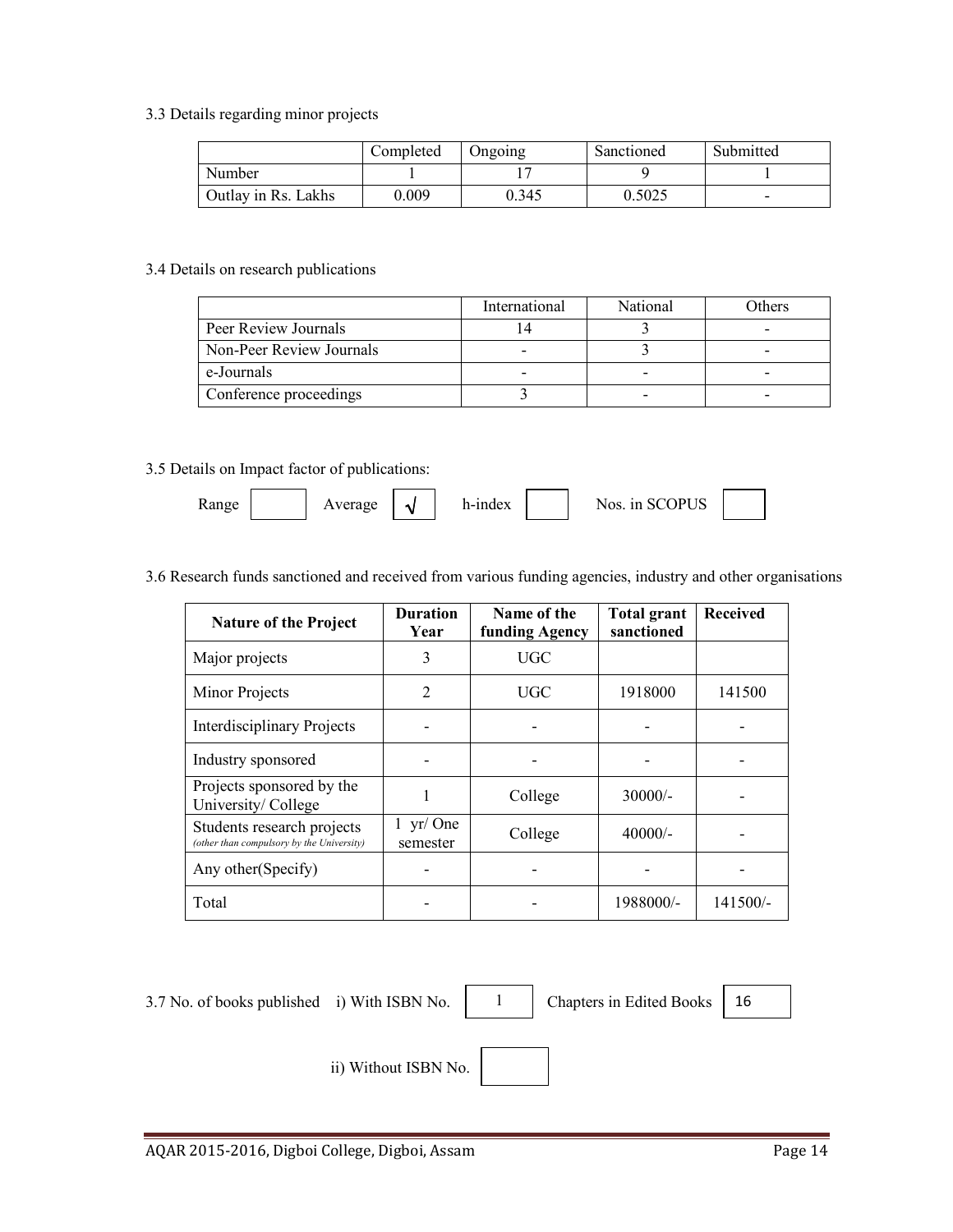### 3.8 No. of University Departments receiving funds from

|                                            | <b>UGC-SAP</b> | <b>NA</b>         | CAS        | <b>NA</b> | <b>DST-FIST</b>         | <b>NA</b> |
|--------------------------------------------|----------------|-------------------|------------|-----------|-------------------------|-----------|
|                                            | <b>DPE</b>     | <b>NA</b>         |            |           | <b>DBT</b> Scheme/funds | <b>NA</b> |
|                                            |                |                   |            |           |                         |           |
| 3.9 For colleges                           | Autonomy       | Nil               | <b>CPE</b> |           | <b>DBT</b> Star Scheme  |           |
|                                            | <b>INSPIRE</b> |                   | <b>CE</b>  |           |                         |           |
|                                            |                |                   |            |           |                         |           |
| Any Other (specify)                        |                | UGC & State Govt. |            |           |                         |           |
|                                            |                |                   |            |           |                         |           |
| 3.10 Revenue generated through consultancy |                |                   |            |           |                         |           |

### 3.11 No. of conferences organised by the Institution

| Level      | Internatio<br>nal | <b>National</b>   | <b>State</b>             | University | College |
|------------|-------------------|-------------------|--------------------------|------------|---------|
| Number     |                   | 01                | 03                       | 01         | 04      |
| Sponsoring |                   | <b>Bird Count</b> | 1. Assam College         | College    | College |
| agencies   |                   | India and         | Teachers Association     |            |         |
|            |                   | college           | (ACTA) Tinsukia Zone,    |            |         |
|            |                   |                   | DCTU & college.          |            |         |
|            |                   |                   | 2. Aaranyak & College    |            |         |
|            |                   |                   | 3. Rajib Gandhi National |            |         |
|            |                   |                   | Institute of Youth       |            |         |
|            |                   |                   | Development through      |            |         |
|            |                   |                   | ICTACT, Bangalore $\&$   |            |         |
|            |                   |                   | College                  |            |         |

| 3.12 No. of faculty served as experts, chairpersons or resource persons |                                                           |               |  |                                       |  |           |  |
|-------------------------------------------------------------------------|-----------------------------------------------------------|---------------|--|---------------------------------------|--|-----------|--|
| 3.13 No. of collaborations                                              |                                                           | International |  | National                              |  | Any other |  |
| 3.14 No. of linkages created during this year                           |                                                           |               |  |                                       |  |           |  |
|                                                                         | 3.15 Total budget for research for current year in lakhs: |               |  |                                       |  |           |  |
| From Funding agency                                                     | 1918000/-                                                 |               |  | From Management of University/College |  | 70000/-   |  |
| Total                                                                   | 1988000/-                                                 |               |  |                                       |  |           |  |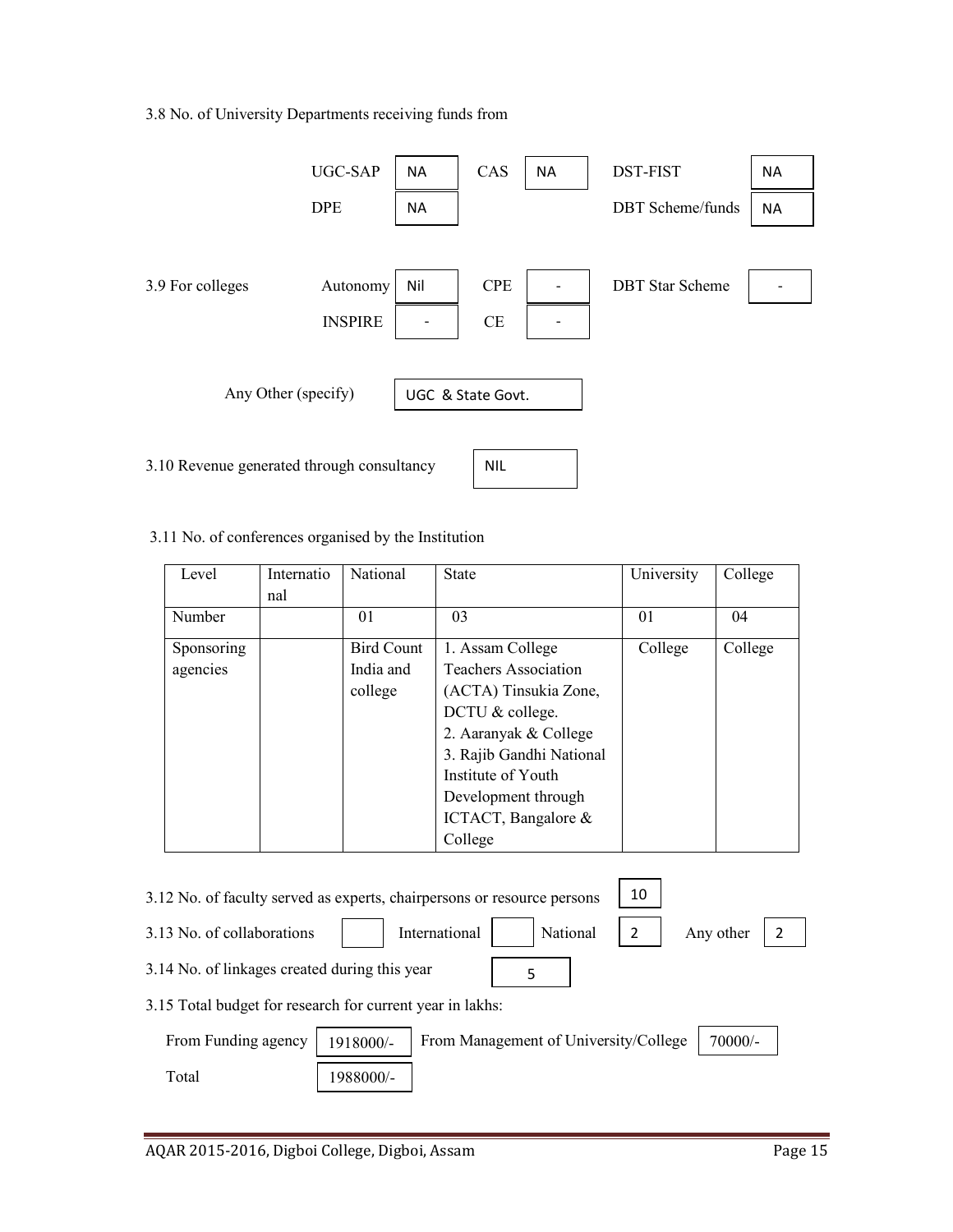| Type of Patent |         | Number |
|----------------|---------|--------|
| National       | Applied | Nil    |
|                | Granted | Nil    |
|                | Applied | Nil    |
| International  | Granted | Nil    |
| Commercialised | Applied | Nil    |
|                | Granted | Nil    |

0

3.17 No. of research awards/ recognitions received by faculty and research fellows Of the institute in the year

| Total International National State University Dist |   |                          |                          | College |
|----------------------------------------------------|---|--------------------------|--------------------------|---------|
|                                                    | - | $\overline{\phantom{0}}$ | $\overline{\phantom{0}}$ |         |

3.18 No. of faculty from the Institution who are Ph. D. Guides and students registered under them

3.19 No. of Ph.D. awarded by faculty from the Institution

3.20 No. of Research scholars receiving the Fellowships (Newly enrolled + existing ones)

|  |  | JRF $\boxed{0}$ SRF $\boxed{0}$ Project Fellows $\boxed{0}$ Any other |  |  |
|--|--|-----------------------------------------------------------------------|--|--|
|  |  |                                                                       |  |  |

3.21 No. of students Participated in NSS events:

| University level $\begin{vmatrix} 0 \\ \end{vmatrix}$ State level |                                                                                                                                                  | 62 |  |
|-------------------------------------------------------------------|--------------------------------------------------------------------------------------------------------------------------------------------------|----|--|
|                                                                   | National level $\begin{array}{ c c c } \hline 0 & \hline \end{array}$ International level $\begin{array}{ c c c } \hline 0 & \hline \end{array}$ |    |  |

3.22 No. of students participated in NCC events:

|                                | University level | 0        | State level         | 13          |
|--------------------------------|------------------|----------|---------------------|-------------|
|                                | National level   | 11       | International level | ∣ 0         |
|                                |                  |          |                     |             |
| 3.23 No. of Awards won in NSS: |                  |          |                     |             |
|                                | University level | $\Omega$ | State level         | $\mathbf 0$ |
|                                | National level   | 0        | International level |             |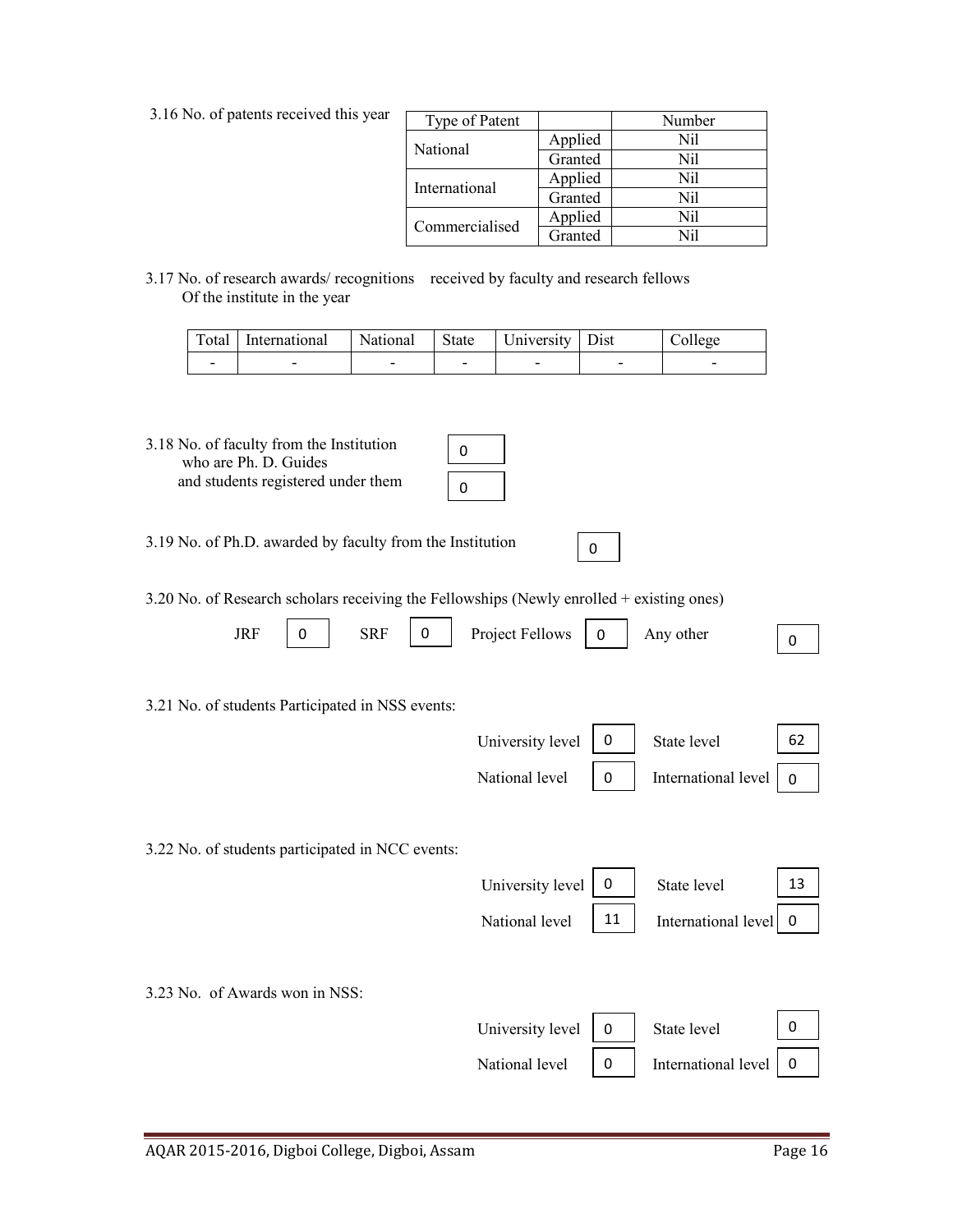3.24 No. of Awards won in NCC:



3.25 No. of Extension activities organized



3.26 Major Activities during the year in the sphere of extension activities and Institutional Social Responsibility

- Free coaching at Borbil High School
- Health Check-up Camp
- DCTU aids to fire victims
- Voter awareness Programme
- Human Right Awareness programme
- Science Exhibition at Ramnagar LP School
- Environmental Awareness Programme
- State level Chemistry Olympiad
- Awareness drive on Wildlife Conservation at Inthem, Margherita
- "Impact of climate change on Bio-diversity and its consequences" for the students at Ambagan Konistha Mahavidyalaya
- "Awareness on biodiversity losses and climate change" was organised at Naharkatiya College
- "Awareness programme on Bio-diversity and climate change" organised at Doomdooma College.

# Criterion – IV

## 4. Infrastructure and Learning Resources

4.1 Details of increase in infrastructure facilities:

| <b>Facilities</b>                                                                    | Existing       | Newly created  | Source of<br>Fund | Total          |
|--------------------------------------------------------------------------------------|----------------|----------------|-------------------|----------------|
| Campus area                                                                          | 25.85<br>acres | $\theta$       | $\theta$          | 25.85<br>acres |
| Class rooms                                                                          | 30             | $\mathfrak{D}$ | UGC               | 32             |
| Laboratories                                                                         | 11             | modernised     | <b>UGC</b>        | 11             |
| Seminar Halls                                                                        |                |                | $\theta$          |                |
| No. of important equipments purchased<br>$(\geq 1$ -0 lakh) during the current year. | 0              | $\Omega$       | 0                 | $\theta$       |
| Value of the equipment purchased during<br>the year (Rs. in Lakhs)                   | <b>NA</b>      |                | UGC               | 1.58           |
| Others                                                                               | $\theta$       | ŋ              | $\Omega$          | 0              |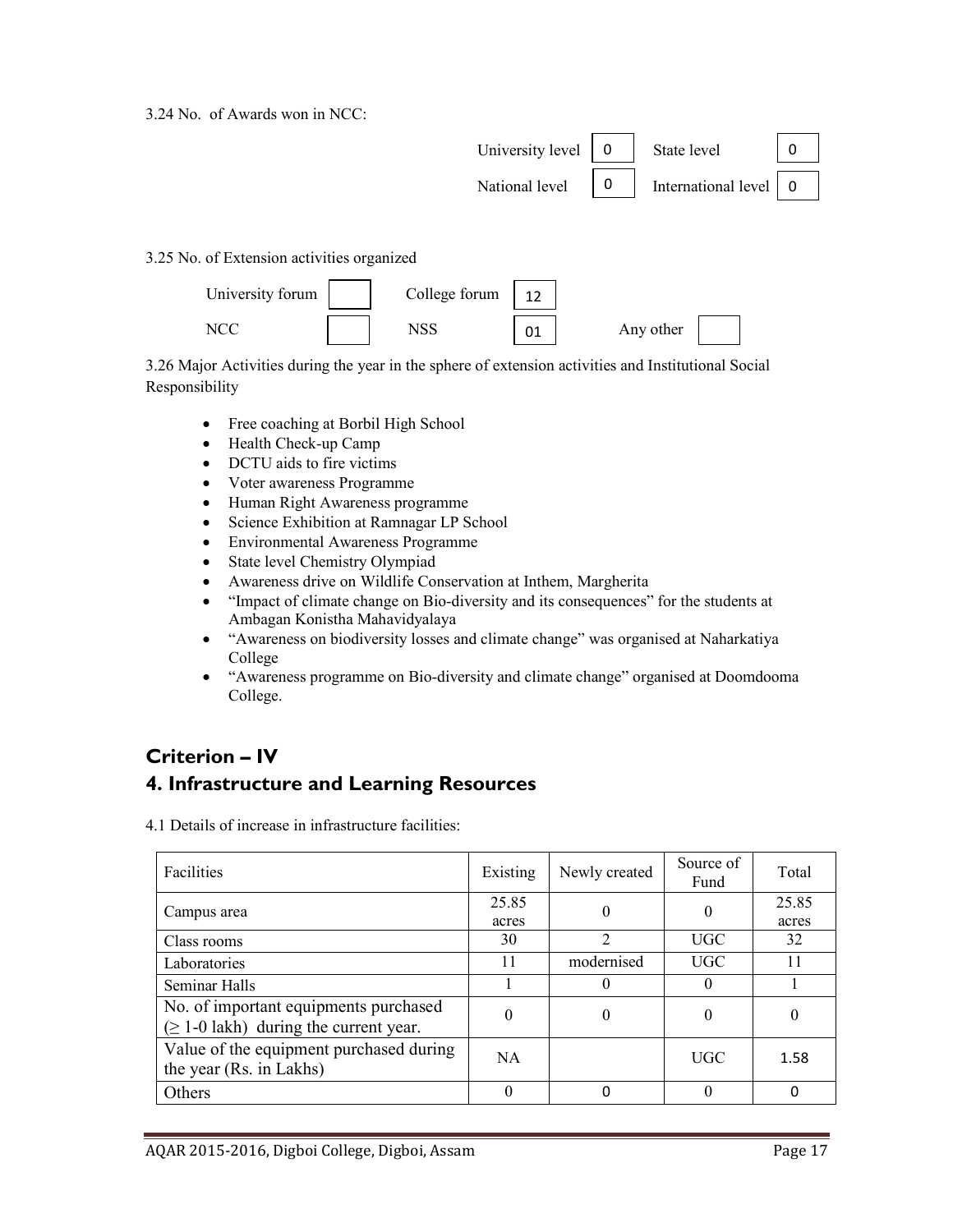#### 4.2 Computerization of administration and library

- The official works from admission to accounts have been computerised
- Internet facility has already been provided for students in the library

#### 4.3 Library services:

|                   | Existing |          |          | Newly added | Total    |          |  |
|-------------------|----------|----------|----------|-------------|----------|----------|--|
|                   | No.      | Value    | No.      | Value       | No.      | Value    |  |
| <b>Text Books</b> | 31447    | 3089483  | 1034     | 266708      | 32481    | 3356191  |  |
| Reference Books   | 720      | 269160   | 34       | 12400       | 754      | 281560   |  |
| e-Books           | $\theta$ | $\Omega$ | 44       |             | 44       |          |  |
| Journals          | 1288     | 32475    | 545      | 23250       | 1833     | 55725    |  |
| e-Journals        | $\theta$ | $\Omega$ | $\theta$ | $\theta$    | $\theta$ | $\theta$ |  |
| Digital Database  | $\theta$ | $\Omega$ | $\theta$ | $\theta$    | $\theta$ | $\theta$ |  |
| CD & Video        | 50       | 55000    | $\theta$ | $\theta$    | $\theta$ | $\theta$ |  |
| Others (Magazine) | 3193     | 57615    | 382      | 15280       | 3575     | 72895    |  |

#### 4.4 Technology up gradation (overall)

|          | Total<br>Computers | Computer<br>Labs | Internet | <b>Browsing</b><br>Centres | Computer<br>Centres | Office | Depart-<br>ments | Others |
|----------|--------------------|------------------|----------|----------------------------|---------------------|--------|------------------|--------|
| Existing | 48                 |                  |          |                            | 10                  |        | 13               |        |
| Added    |                    |                  |          |                            |                     |        |                  |        |
| Total    |                    |                  |          |                            | 13                  | Ω      | 13               |        |

- 4.5 Computer, Internet access, training to teachers and students and any other programme for technology upgradation (Networking, e-Governance etc.)
	- Registered/joined in Public Financial Management System (PFMS) of UGC
	- Joined e-schemes of UGC
	- Internet facility provided to students in the library.

#### 4.6 Amount spent on maintenance in lakhs :

- i) ICT
- ii) Campus Infrastructure and facilities
- iii) Equipments
- iv) Others

Total :

| 0.575  |
|--------|
|        |
| 0.18   |
| 2.6485 |
|        |
|        |
| 3.4035 |
|        |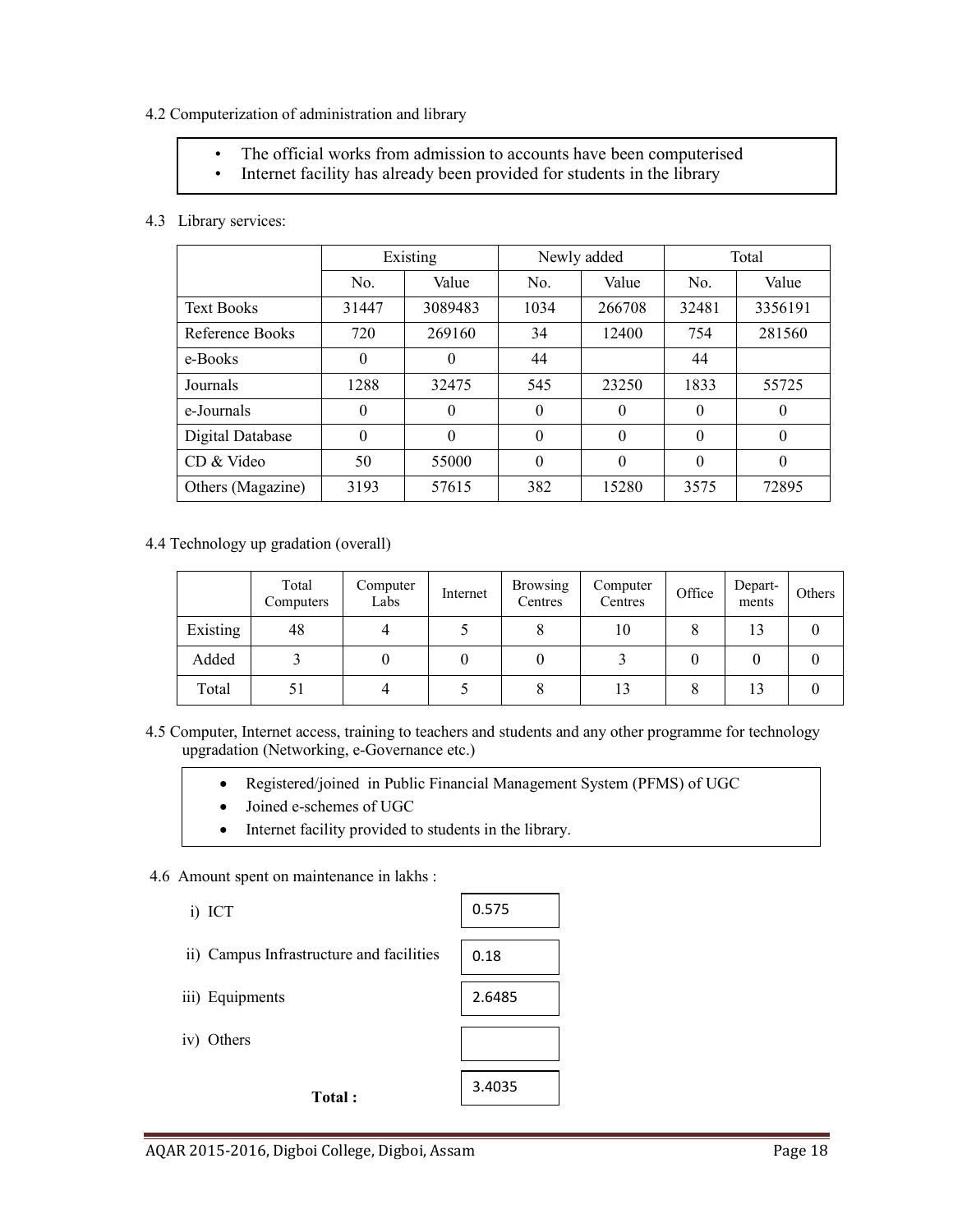# Criterion – V 5. Student Support and Progression

5.1 Contribution of IQAC in enhancing awareness about Student Support Services

- Publication of details about various student support services in the college prospectus
- Held meeting with the Student's Union to inform the various support services for students
- Conselling for the First semester applicants at the time of admission
- Orientation on the first day of class.
- Information through Parent teacher meetings.
- Notice circulated in due time for various supports for availing by students.

5.2 Efforts made by the institution for tracking the progression

- Academic committee takes stock of students' performance.
- Departments maintain record of students' progression.
- Students' progression is tracked through continuous Evaluation.
- Results are analysed to find out students' academic development.
- Alumni association tracks alumni's progression

| 5.3 (a) Total Number of students      |    |                       |                        |                          | <b>UG</b> | PG                    |                        | Ph. D.    |            | Others                   |       |
|---------------------------------------|----|-----------------------|------------------------|--------------------------|-----------|-----------------------|------------------------|-----------|------------|--------------------------|-------|
|                                       |    |                       |                        |                          | 1193      | 50                    |                        | $\theta$  |            | $\theta$                 |       |
| (b) No. of students outside the state |    |                       |                        |                          | 174       |                       |                        |           |            |                          |       |
| (c) No. of international students     |    |                       |                        |                          |           | 0                     |                        |           |            |                          |       |
| Men                                   |    | N <sub>0</sub><br>701 | $\frac{0}{0}$<br>58.76 | Women                    |           | N <sub>0</sub><br>492 | $\frac{0}{0}$<br>41.24 |           |            |                          |       |
|                                       |    |                       | Last Year              |                          |           |                       |                        |           | This Year  |                          |       |
| General                               | SC | <b>ST</b>             | OBC                    | Physically<br>Challenged | Total     | General               | <b>SC</b>              | <b>ST</b> | <b>OBC</b> | Physically<br>Challenged | Total |
|                                       |    |                       |                        |                          |           |                       |                        |           |            |                          |       |

410 | 68 | 95 | 484 | 0 1057 | 403 | 77 | 110 | 603 | 0 | 1193

Demand ratio:  $1.5:1$  Dropout %: 28.6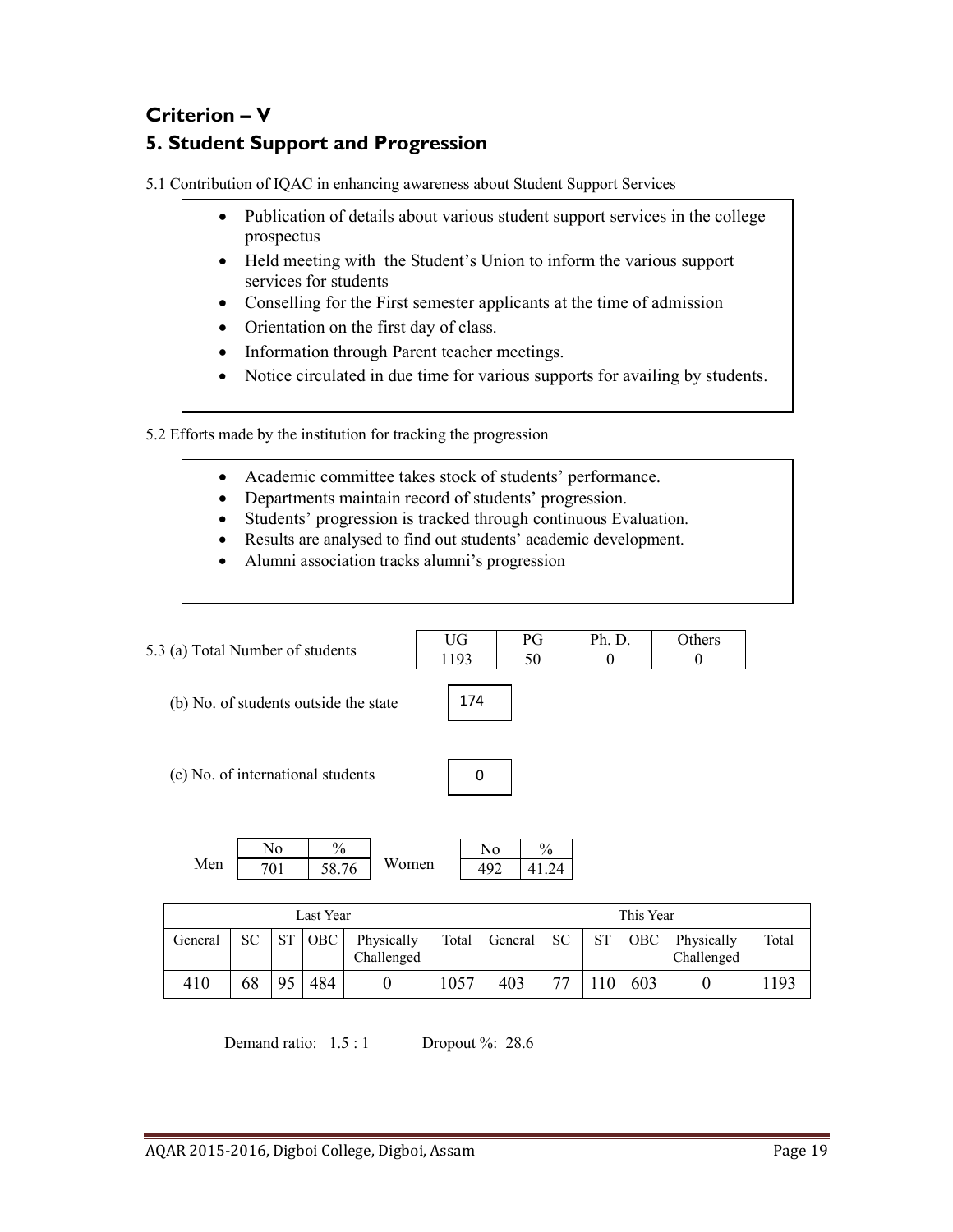5.4 Details of student support mechanism for coaching for competitive examinations (If any)



5.6 Details of student counselling and career guidance

• Counselling to applicants of First semester students prior to admission.

327

- A seminar on Career in government jobs was held at Digboi College on  $9<sup>th</sup>$  March 2016 to motivate the students for various government jobs. The seminar was organised by Centre for entry into services of Dibrugarh University in association with Khan Study Group, New Delhi. Dr. A.R. Khan and his team from KSG, New Delhi had a fruitful presentation on the occasion.
- A Workshop On Communication Skill was organised by Digboi College Teachers Unit in association with ACTA, Tinsukia Zone on 26-09-2015 with a view to sensitise the students about importance of communication skills in various careers.
- A drama workshop was organized by Digboi College Students' Union from 01 to 15 July 2015 to motivate and train the students for career in drama performance. A renowned dramatist Mr. Luit Baruah (NSD Gradute) trained the students for the period.
- Training Programme on Entrepreneurship Development organised on 14-18 March 2016 by NSS unit in collaboration with Rajib Gandhi National Institute of Youth Development & ICTACT, Bangalore with a view to motivate the students for entrepreneurial career.

No. of students benefitted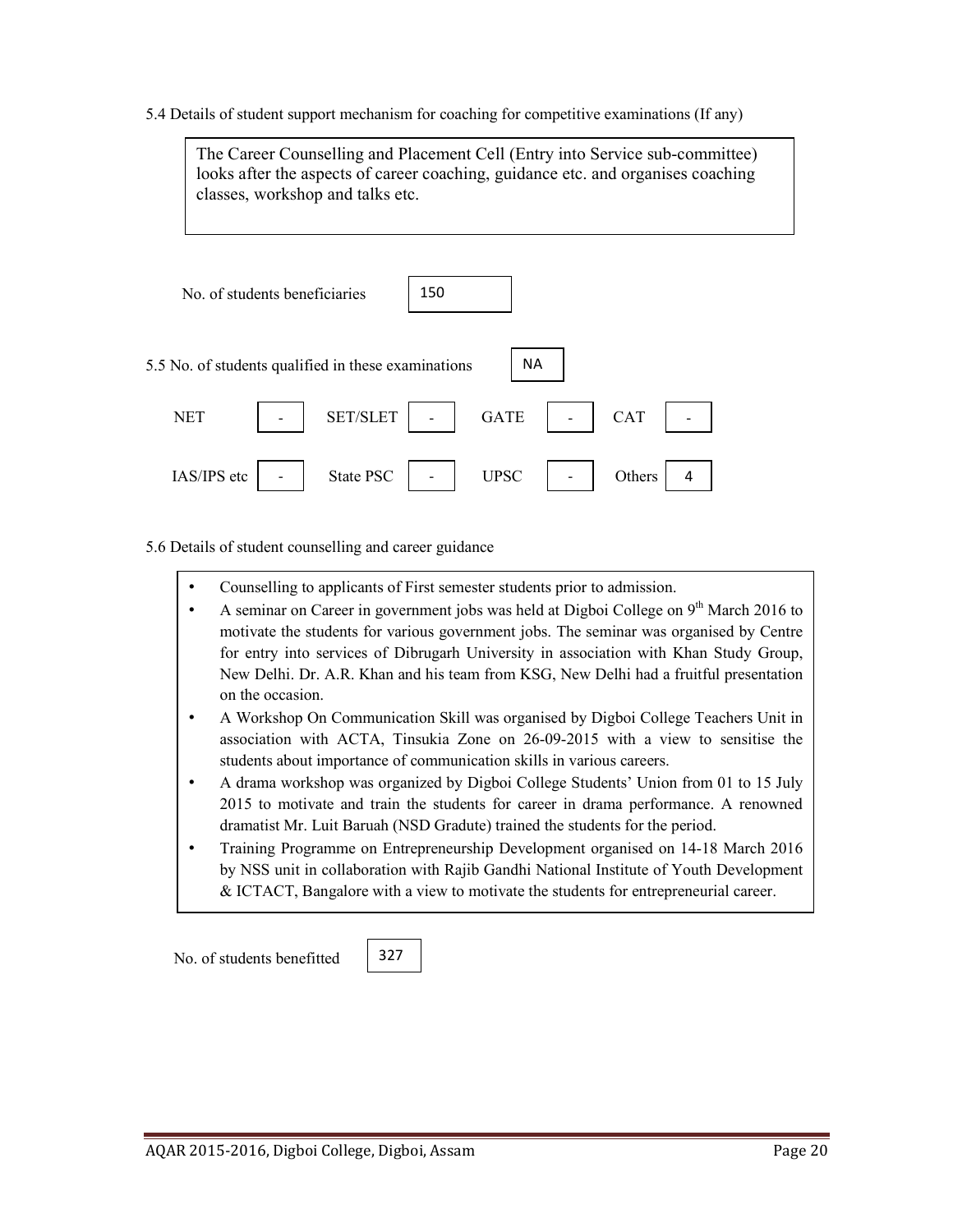5.7 Details of campus placement

|                                       | <b>Off Campus</b>                  |                                     |                           |
|---------------------------------------|------------------------------------|-------------------------------------|---------------------------|
| Number of<br>Organizations<br>Visited | Number of Students<br>Participated | Number of<br><b>Students Placed</b> | Number of Students Placed |
|                                       |                                    |                                     |                           |

#### 5.8 Details of gender sensitization programmes

- Teachers arrange women empowering awareness programmes in the class rooms to help them to break social stigmas.
- Students are encouraged to perform cultural activities related to women empowerment.

#### 5.9 Students Activities

5.9.1 No. of students participated in Sports, Games and other events

| State/ University level           | 8                                                                       | National level | 0 | International level | $\Omega$ |
|-----------------------------------|-------------------------------------------------------------------------|----------------|---|---------------------|----------|
|                                   | No. of students participated in cultural events                         |                |   |                     |          |
| State/ University level           | 9                                                                       | National level | 0 | International level | O        |
| 5.9.2                             | No. of medals /awards won by students in Sports, Games and other events |                |   |                     |          |
| Sports: State/University level    | 0                                                                       | National level | 0 | International level | 0        |
| Cultural: State/ University level | 5                                                                       | National level | 0 | International level | 0        |

#### 5.10 Scholarships and Financial Support

|                                                                        | Number of<br>students | Amount                                                  |
|------------------------------------------------------------------------|-----------------------|---------------------------------------------------------|
| Financial support from institution                                     | 64                    | 128380/-                                                |
| Financial support from government                                      | 133                   | (Amount directly credited)<br>to the Beneficiary's A/C) |
| Financial support from other sources                                   | 18                    | $36000/-$                                               |
| Number of students who received<br>International/National recognitions |                       |                                                         |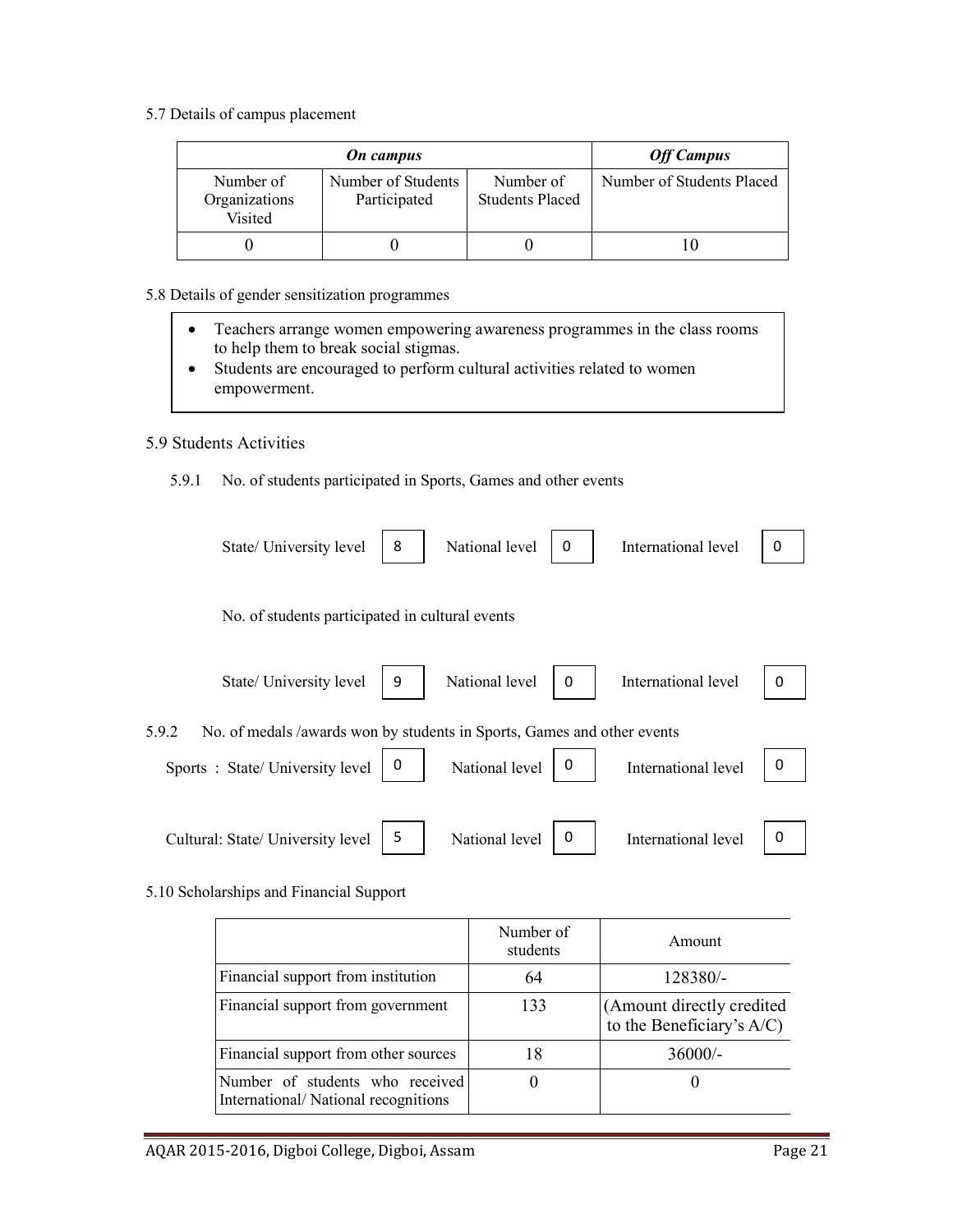|       | 5.11 Student organised / initiatives                                                                                                                                                                    |  |                     |  |
|-------|---------------------------------------------------------------------------------------------------------------------------------------------------------------------------------------------------------|--|---------------------|--|
| Fairs | $\therefore$ State/ University level $\parallel$ National level                                                                                                                                         |  | International level |  |
|       | Exhibition: State/ University level $\begin{vmatrix} 0 & \cdots \end{vmatrix}$ National level $\begin{vmatrix} 1 & \cdots \end{vmatrix}$ International level $\begin{vmatrix} 1 & \cdots \end{vmatrix}$ |  |                     |  |
|       |                                                                                                                                                                                                         |  |                     |  |

5.13 Major grievances of students (if any) redressed:

5.12 No. of social initiatives undertaken by the students

Students complained about the congestion of students in the general courses and demanded construction of certain big classrooms. To redress the grievance, plan has been chalked out to construct big classrooms.

01

# Criterion – VI

# 6. Governance, Leadership and Management

6.1 State the Vision and Mission of the institution

#### Our Vision:

The college has a vision of imparting quality education. Quality education would create holistic atmosphere for the students to cater to the demands of a modern technological and global world while inculcating in them the values and cultural heritage, India is known for.

#### Our Mission:

The college aims at-

- i) Educating its students to become responsible, competent and ethical citizens of the world with the skill to think creativity analyse critically and communicate effectively.
- ii) Encouraging the students to pursue their courses with resolute determination, equanimity of mind and honesty of character.
- iii) Fostering global competency among students so that they can prepare themselves for the opportunities and challenges of life.
- iv) Stimulating the academic ambience for quality sustenance and quality enhancement
- v) Building strong bonds with all the stake holders through dedicated team work, innovative strategies and commitment to excellence.

6.2 Does the Institution has a management Information System

Yes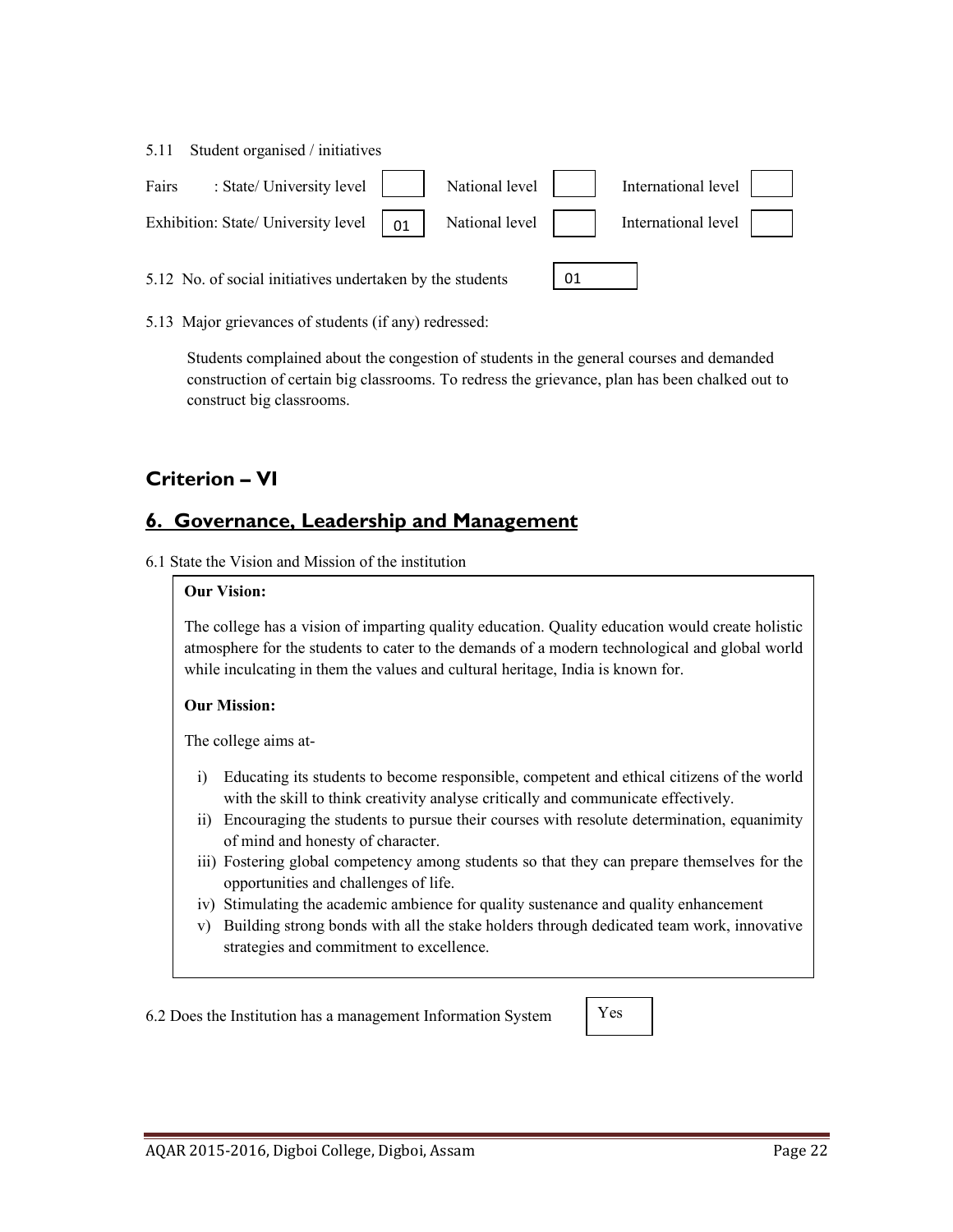6.3 Quality improvement strategies adopted by the institution for each of the following:

6.3.1 Curriculum Development

- The curriculum is designed by the parent University. Faculty from the college take part in the meetings of Board of Studies and Undergraduate Board as invitees. During 2015-16, two teachers acted member/invitee of BOS/UG Board.
- Syllabus of Communication skills has been framed by the Dept of English.
- Dr. Dip Saikia has been a member of the committee for Implementation of CBCS in degree colleges under Dibrugarh University.

#### 6.3.2 Teaching and Learning

For quality improvement in the teaching learning process, the college adopts the following strategies-

- Free internet access teachers and students.
- ICT oriented teaching including use of SMART BOARD
- Remedial classes
- departmental seminar,
- Field trip,
- interactive class and one to one contact,
- class for stratified groups,
- Solving of previous years' questions.
- workshop on discipline related areas,
- Necessary and up to date teaching materials on course
- Extra class for course coverage and tutorial class on demand
- Quiz, debate, group discussions and Peer learning
- Using facility of Language labs,
- Showing course related videos.
- Teaching by eminent guest/visiting teachers.

#### 6.3.3 Examination and Evaluation

- Examination conduction committee conducts the university examinations in the college centre.
- Some teachers on appointment by Dibrugarh University serve as paper setters, paper moderator, paper examiners, scrutinisers, head examiners , internal and external practical examiners etc.
- Internal examinations (two sessional tests and presentation/assignments) as per university guidelines are held.
- MCQ pattern for sessional exams has been stressed.
- The examined papers are shown to students for verification and mark sheets are displayed in the notice board. Photocopies of answer scripts are provided on demand.
- Record of students' progression.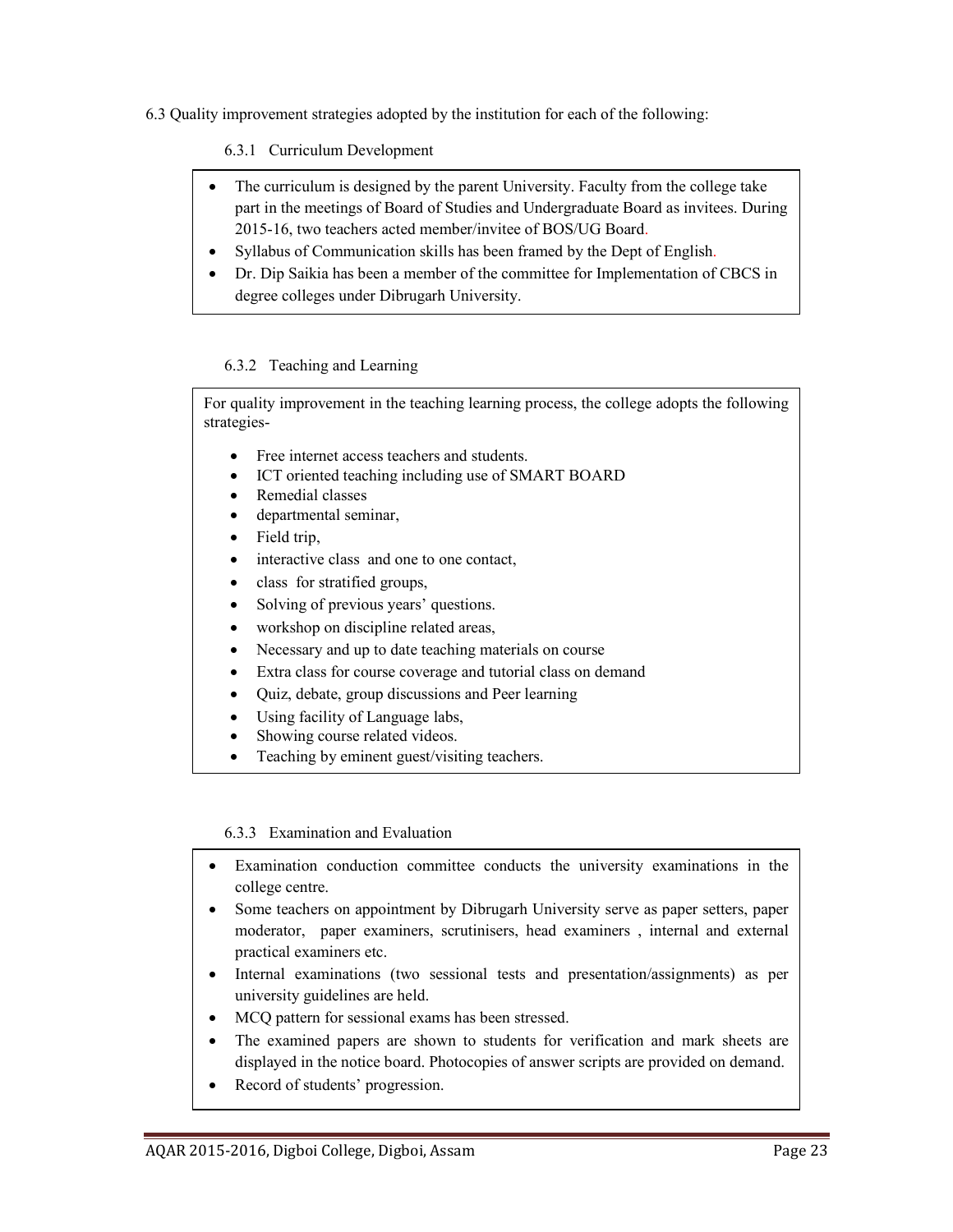6.3.4 Research and Development

- Budgetary provision for allocation of fund for departmental  $\ell$  inter- disciplinary research projects.
- Encouragement to teachers to procure Major/ Minor Research Projects, FIP and to attend National/ International seminars/ Workshop/ Conference etc.
- Screening of Research proposal by Research committee.
- Publication of book with Research oriented articles.
- Orientation to students for field work
- Field trips of students for carrying out projects.

6.3.5 Library, ICT and physical infrastructure / instrumentation

- Procurement of course related texts and quality reference books and journals for the library has been stressed. During this session, 1034 text books, 34 reference books, 545 journals and 382 other periodicals have added.
- Effective implementation of ICT
- Construction of infrastructure on priority basis. Indoor stadium project is on-going. Chemistry department has been completed with modern equipments in the lab.
- Installation of Instruments for research works. Research instruments have been installed in the Research Room.

#### 6.3.6 Human Resource Management

- Principal manages the required human resource by discussing with the GB. He requests suggestions from the concerned departments/branch for Human Resource Management. Shortfalls in various dept/branches are filled with temporary/adhoc staff. During leave of teachers for Orientation/Refresher courses, other teachers of the department manage the classes.
- Various committees and cells are formed to carry out various administrative, curricular and co-curricular as well as community extension activities. Members for the committees are selected on the basis of their aptitude and expertise.
- The office staffs are deputed to attend workshop/training for their enhancement of work efficiency
- Experts in course related areas are invited to conduct classes.

#### 6.3.7 Faculty and Staff recruitment

- The college authority adopts fool- proof policy in case of faculty and staff members.
- Vacancy is advertised through News Papers/ informed through employment exchange.
- Candidates are screened by a committee constituted as per UGC and the state Govt. Rules. Roster system is strictly followed.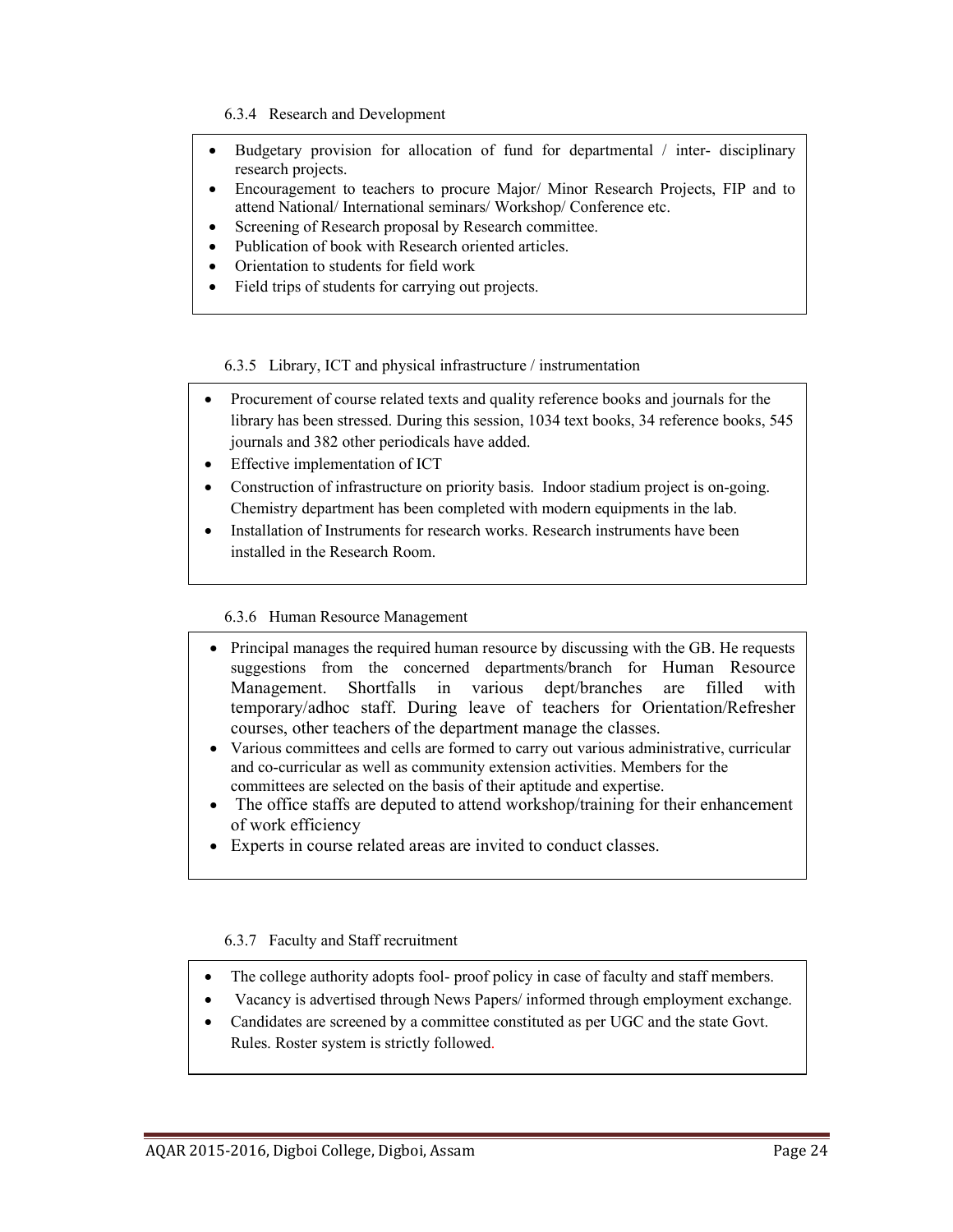6.3.8 Industry Interaction / Collaboration

Students visit the neighbouring industries under guidance of teacher for their project works.

6.3.9 Admission of Students

The college takes steps for wide publicity through notices, hoardings, banners, prospectus, web-site etc. The students are selected on the basis of merit. However, follows the reservation norms as laid by the Govt.; special consideration for disadvantaged students is taken.

6.4 Welfare schemes for

| Teaching     | DCTU Benefit Fund and Staff Benefit Fund                                                |
|--------------|-----------------------------------------------------------------------------------------|
| Non teaching | <b>Staff Benefit Fund</b>                                                               |
| Students     | Digboi College Students' Aid Fund, General Insurance Scheme,<br>DCTU Students' aid fund |

6.5 Total corpus fund generated

1,00,000/-

6.6 Whether annual financial audit has been done Yes  $\vert \sqrt{\vert}$  No

√

6.7 Whether Academic and Administrative Audit (AAA) has been done?

| Audit Type     | External |        | Internal |                 |
|----------------|----------|--------|----------|-----------------|
|                | Yes/No   | Agency | Yes/No   | Authority       |
| Academic       | NО       | NA     | Yes      | Principal, IQAC |
| Administrative | NО       | NA     | Yes      | Governing body  |

6.8 Does the University/ Autonomous College declares results within 30 days?

For UG Programmes Yes

For PG Programmes

|--|--|--|--|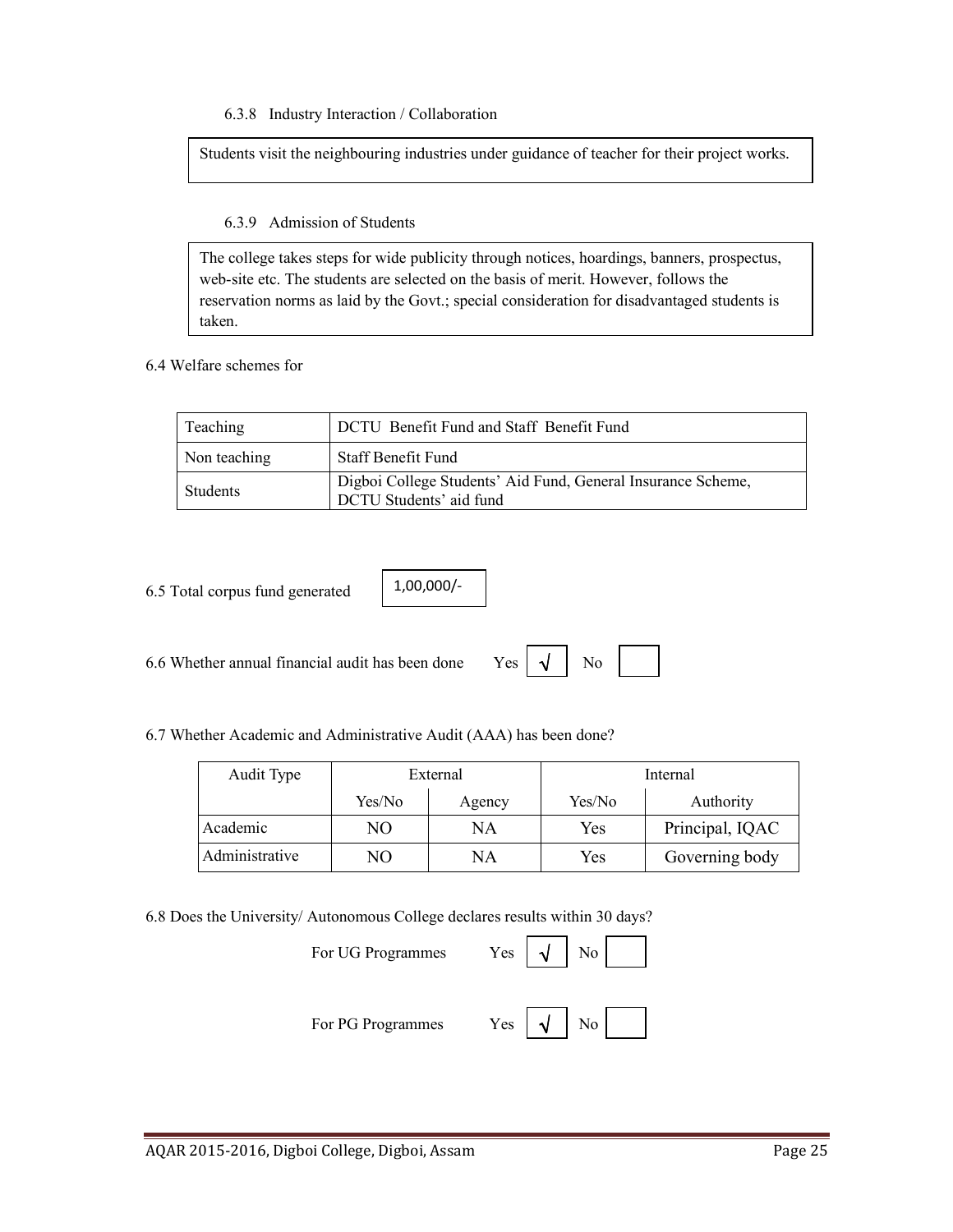6.9 What efforts are made by the University/ Autonomous College for Examination Reforms?

The college has been running with semester system. The course curriculum were revised/ updated by the university at the time of its implementation w.e.f. 2011–12 sessions.

6.10 What efforts are made by the University to promote autonomy in the affiliated/constituent colleges?

NA

6.11 Activities and support from the Alumni Association

Alumni Association actively contributed to the year long programme for celebration of Golden Jubilee of the college.

6.12 Activities and support from the Parent – Teacher Association

- Guardian members of the GB are always supportive in developmental works.
- Academic and related problems of students are discussed in the meetings of Parent Teacher Association. The suggestions are submitted to management for effective implementation and quality enhancement.

#### 6.13 Development programmes for support staff

- Deputation of staff for training.
- Enhancement of salary for non-teaching adhoc/temporary staff.
- IQAC takes initiative to enhance the computer skill of the staff time to time.

6.14 Initiatives taken by the institution to make the campus eco-friendly

The college has taken plantation programme to make the campus eco-friendly and has declared the campus as polythene free zone. Moreover, the NCC cadets take up cleaning programme every now and then. Students actively participate in campus cleaning as part of Swachcha Bharat Abhiyan and NSS drives. Students are sensitised for cleanliness through signboards. Many dustbins/waste-bins have been put up every here and there in the campus.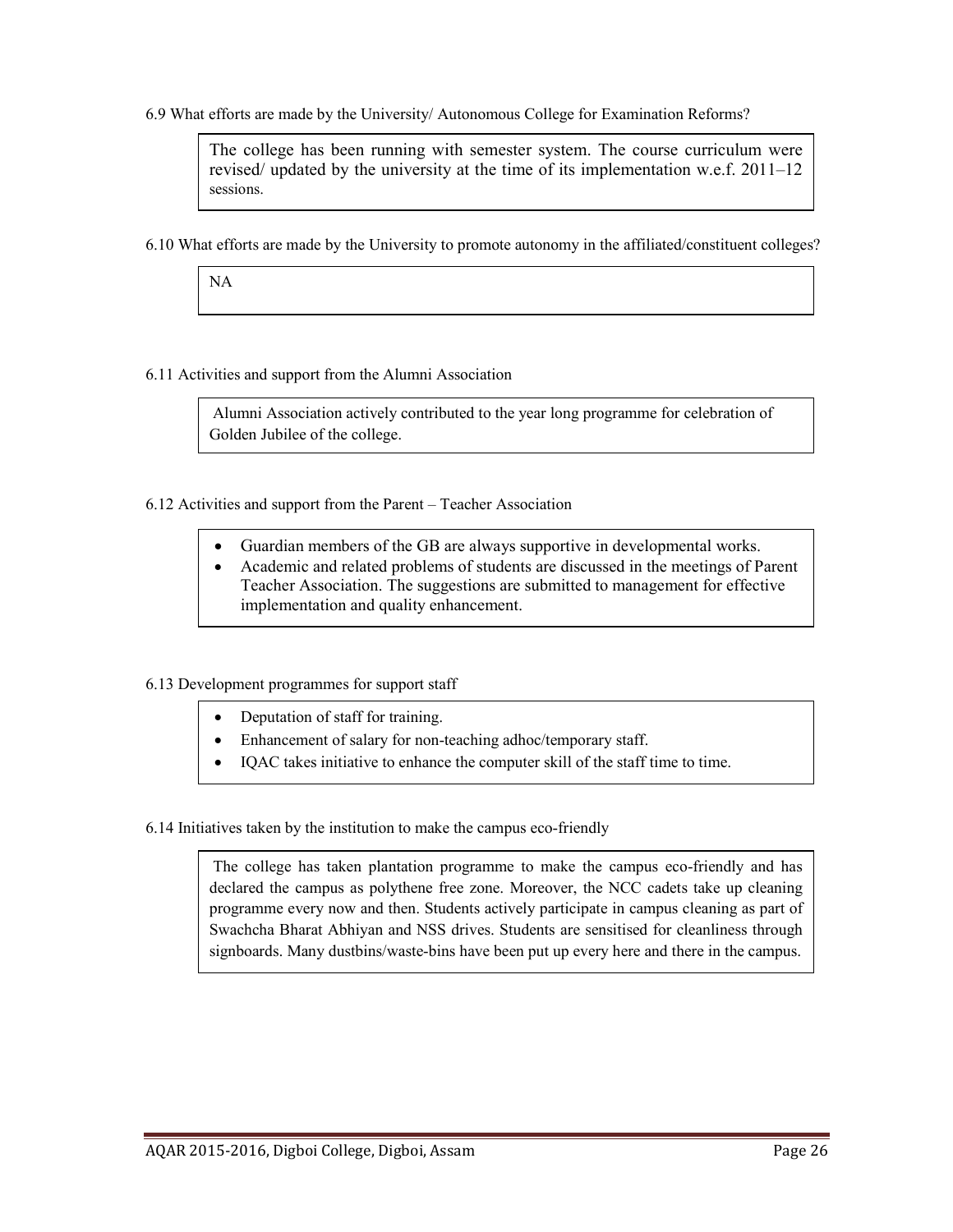# Criterion – VII

### 7. Innovations and Best Practices

- 7.1 Innovations introduced during this academic year which have created a positive impact on the functioning of the institution. Give details.
	- Reputed academicians/academic administrators are invited into special programmes in the college and interactions with the students are organised.
	- Internal Academic audit continued.
	- Academic and cultural activities, talks, debates etc. are organized department-wise.
	- Students and teachers exchange programme.
	- Field trip to IIT and Tezpur University.
	- Environmental awareness for wildlife conservation.
- 7.2 Provide the Action Taken Report (ATR) based on the plan of action decided upon at the beginning of the year
	- The golden jubilee of the college was celebrated in a befitting manner by engaging all stake-holders of the college- teachers, students, alumni, parents, well-wishers and social activists of the locality. Experts of various intelectual arena including scientists/ innovators of the stature of Dr. Uddhav Bharali, Diplomate Mr. Jaimini Kr. Bhagawati, academicians Prof. A. K. Buragohain, VC, Dibrugarh University, Mr. Imran Shah, eminent litterateur and former president of Asom Sahitya Sabha, Dr. Narayan Upadhyaya, (Alumni, Former Principal, Assam Medical college and Hospital) attended the final programmes. Distinguished persons were also invited to several occasions of the year long programme. A book with research oriented articles was published commemorating the Golden Jubilee celebration.
	- Visit of NAAC peer Team was prepared and planned in a befitting manner. Assessment was completed in the best possible way.
	- Construction of Chemistry Laboratory completed.
	- Quality related workshops and student oriented workshop/seminars have been successfully organised.

7.3 Give two Best Practices of the institution (please see the format in the NAAC Self-study Manuals)

- I. Wildlife Rehabilitation Drive
- II. Coaching to school student

Details are provided in Annexure III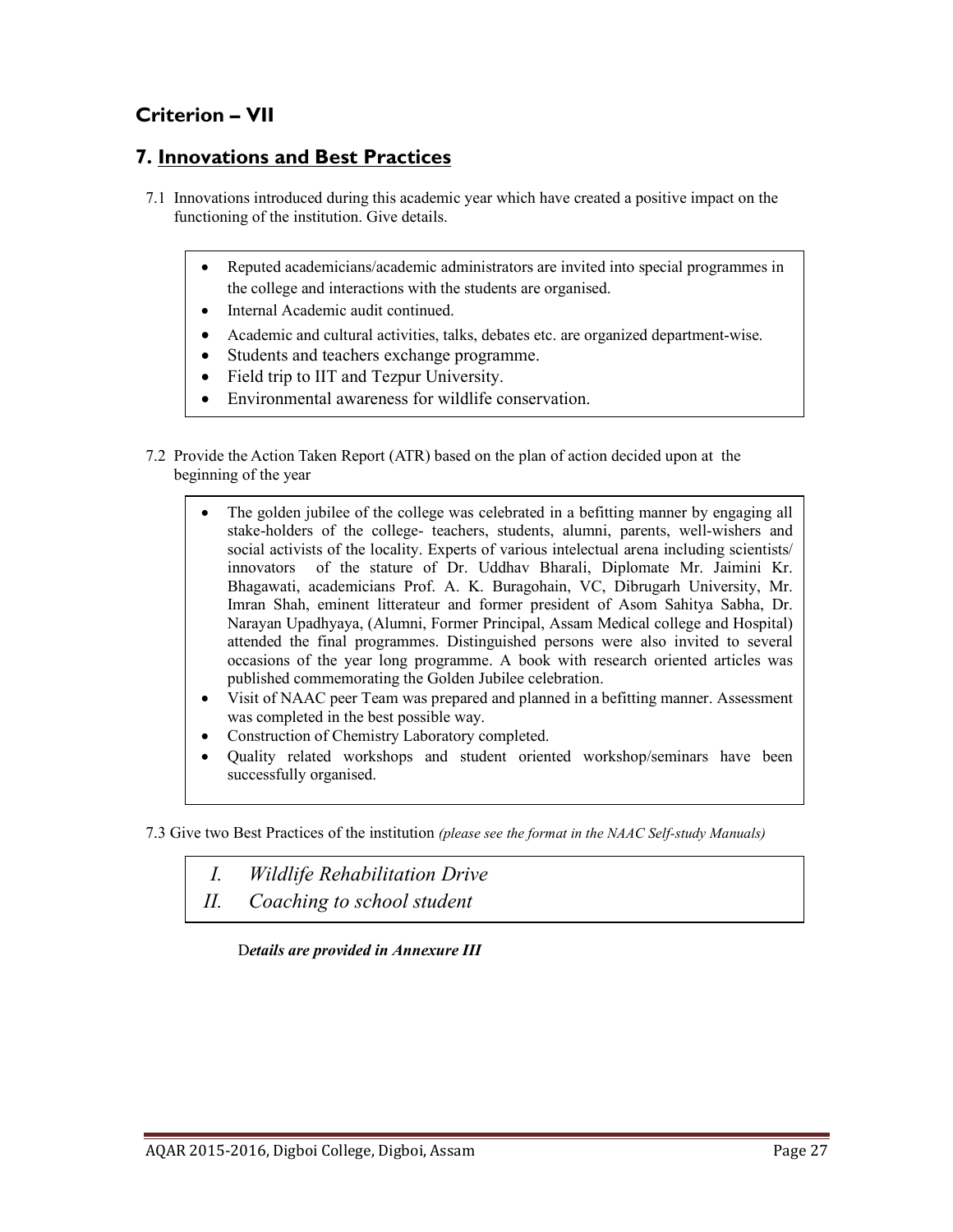7.4 Contribution to environmental awareness / protection

#### Environmental Awareness / Protection Activities during 2015-16

- 1. Students participated in the Field Trip to Dibru Saikhowa NP organized by Department of Zoology, Digboi College, Digboi, dated on  $27<sup>th</sup>$  September, 2015.
- 2. Students of Zoology Department, attended a Workshop on Butterfly, held at Manas National Park, dated from  $1<sup>st</sup>$  to  $5<sup>th</sup>$  October, 2015.
- 3. Popular Talk on Biodiversity was organized at Doomdoma College, Assam, on  $30<sup>th</sup>$  September, 2015.
- 4. Celebration of Wildlife Week, 2015, organized by Digboi Forest Division and Department of Zoology, Digboi College, Digboi, dated on 1<sup>st</sup> October, 2015, held at Digboi College.
- 5. Awareness on Biodiversity Losses and Climate Change was organized at Naharkatiya College, Assam, on 2<sup>nd</sup> October, 2015. Resource Person: Rajib Rudra Tariang.
- 6. Participated in the, "Butterfly Northeast Meet, 2015", organized by Butterfly Northeast, Fluttery, WWF, Atree, Forest Department of Bodoland Territorial Division, Aaranyak, NgunuZiro and Butterflies and Moths of Sikkim, dated from 25<sup>th</sup> to 28<sup>th</sup> October, 2015 held at Bornodi Wildlife Sanctuary and Kalingduar Reserve Forest, Assam.
- 7. Impact of Climate Change on Biodiversity and its Consequences"; for students at AmbaganKonistha Mohabidyalaya, Koliaboor, Nowgaon dated on 29/10/2015.
- 8. Nature Trails inside Digboi College Campus, 2015 for HS students, organized by Digboi College, dated on 15<sup>th</sup> November, 2015.Resource Person: Rajib Rudra Tariang.
- 9. Making a safe passage of Elephant Movements at the Golai Elephant Practically and Physically, organized by the Department of Zoology, Digboi College in collaboration with Digboi Forest Division from 20<sup>th</sup> November to 15<sup>th</sup> December, 2015 in the evening hours daily from 4:30 PM to 8:00 P.M.
- 10. An Awareness drive on Wildlife Conservation was organized for the people of Inthem, Margherita, Assam, dated on 26<sup>th</sup> November, 2015. Resource Person: Rajib Rudra Tariang.
- 11. A Nature Field Trip was organized by Zoology Department, Digboi College for the students of Digboi College, dated on  $29<sup>th</sup>$  November, 2015.
- 12. Students of Zoology Department, Digboi participated in the Field Course in Conservation Biology from  $30<sup>th</sup>$  November to  $4<sup>th</sup>$  December, 2015 at Gibbon WLS, Jorhat.
- 13. Field Orientation and Demonstration on Nature Trail, acted as Resource Person for the students of Guru Teg Bahadur Secondary School, Tinsukia, dated on  $22<sup>nd</sup>$  November, 2015 at Guijan Ghat, near Dibru Saikhowa National Park. Resource Person: Rajib Rudra Tariang.
- 14. Nature Trails inside Digboi College Campus, 2016 for HS students, organized by Digboi College, dated on  $24<sup>th</sup>$  January, 2016. Resource Person: Rajib Rudra Tariang.
- 15. Students of Zoology Department participated in the Nature Orientation Camp at Dehing Patkai WLS (Joypure) from  $30^{th}$  Jan to  $1^{st}$  Feb, 2016.
- 16. Orientation on Wildlife Laws, organized by Wildlife Conservation Biology, Zoology Department, Digboi College, Digboi on 4<sup>th</sup> February, 2016.
- 17. Celebration of World Wetland Day,  $2<sup>nd</sup>$  February, 2016, organized by Wildlife Conservation Biology, Zoology Department, Digboi College, Digboi, dated 2<sup>nd</sup> February 2016.
- 18. Celebration of Big Bird Day 2016 at Dehing Patkai WLS (Saraipung) organized by Wildlife Conservation Biology, Zoology Department, Digboi College, Digboi, dated  $9<sup>th</sup>$  February 2016. Resource Person: Rajib Rudra Tariang.
- 19. Field Orientation for Students at Dehing Patkai Wildlife Sanctuary, 2016, organized by Wildlife Conservation Biology of Zoology Department, dated on 15<sup>th</sup> May, 2016.
- 20. Workshop in Birdwatching, organized by Wildlife Conservation Biology of Zoology Department, Digboi College along with Digboi College Hobby Centre and Bird Count India, dated on  $23<sup>rd</sup>$  May, 2016.
- 21. Celebration of World Environment Day, 2016, organized by the Wildlife Conservation Biology of the Department of Zoology, Digboi College, Aaranyak and NSS, Digboi College Unit, dated on  $\bar{5}^{\text{th}}$  June, 2016, held at Digboi College Auditorium. The various programme on the said day was held were Painting and Quiz competition among College and School students and a Workshop on the, 'Zero Tolerance for Illegal Wildlife Trade', for the Police, Forest, Indian Army and the Students.
- 22. Workshop on Lab and Basics in Lepidoptera of Micro and Large Moths, organized by Wildlife Conservation Biology of Zoology Department of Digboi College, dated on 11<sup>th</sup> June, 2016, held at Zoology Department of Digboi College, Digboi.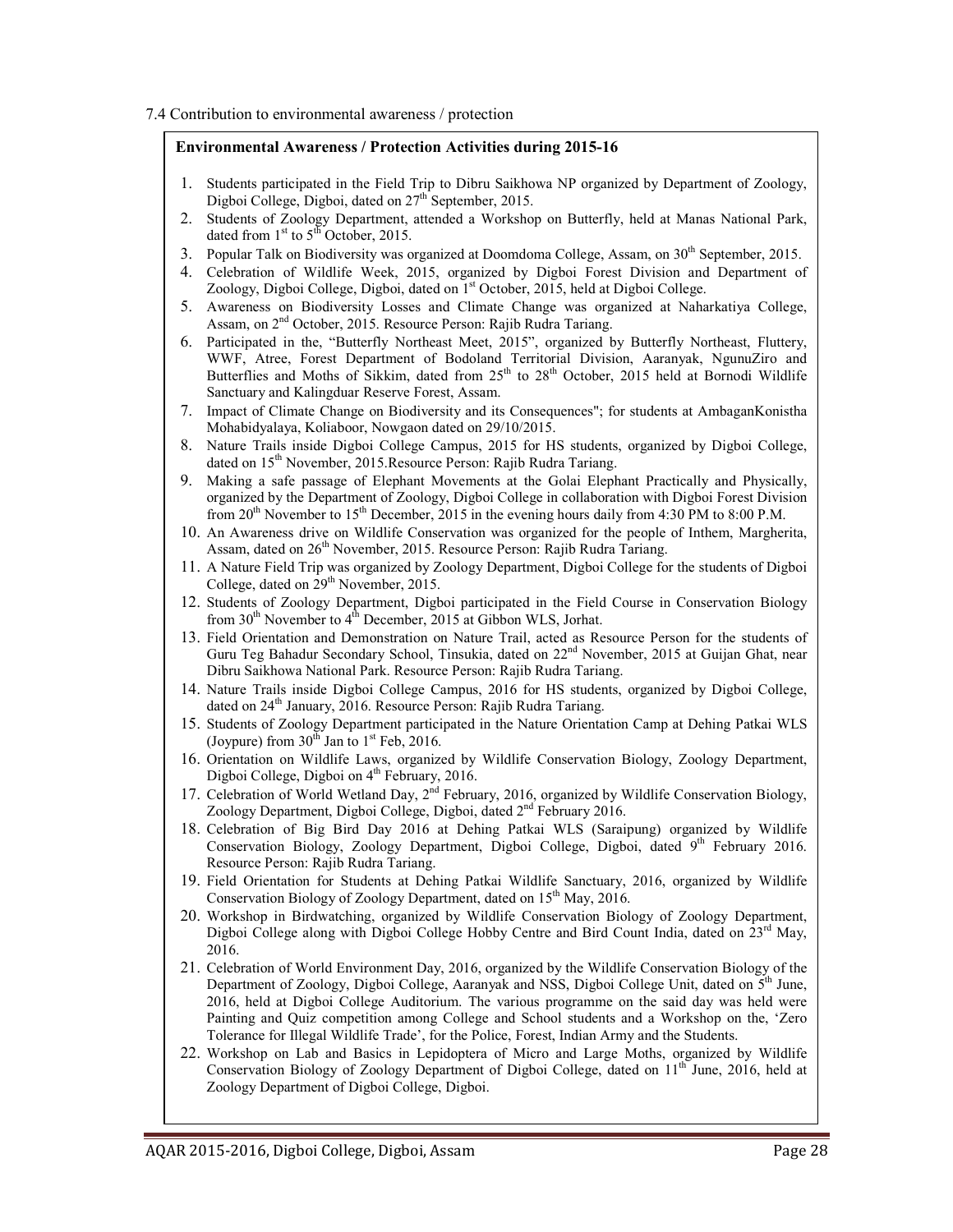7.5 Whether environmental audit was conducted?

7.6 Any other relevant information the institution wishes to add. (for example SWOT Analysis)

#### Strengths:

- Academic and natural environment of the college.  $\bullet$
- Energetic and dedicated staff. ۰
- Diversity of programmes and courses.
- Library resources.  $\bullet$

#### Weaknesses:

- Water resource in the campus.
- Congested class room.
- Full digitalization of library.
- Lack of Industry collaboration.

#### Opportunities:

- Opening of PG and Career oriented/vocational courses.
- Collaboration/support from neighbouring industries (OIL, IOC)  $\bullet$

#### Threats:

- Financial constraints.  $\bullet$
- Infrastructure for additional programmes/courses  $\bullet$

#### 8. Plans of institution for next year

- Construction of big classrooms.
- Construction of a double storied building adjacent to the Zoology Department.
- Erection of the college boundary wall to the west border.
- Construction of a water reservoir in the low land area of the college.
- Establishment of a "Wild Life Care and Treatment Unit".
- Establishment of an "Ethnic Cultural Centre".
- Installation of a Solar Power Unit.
- Organization of national / international seminar.
- Completion of Indoor Stadium and new Dining Hall in the girls' hostel.

Name: Dr Jayanta Handique

J. Handyw

Name: Dr. Dip Saikia

Signature of the Coordinator, IQAC

Signature of the Chairperson, IQAC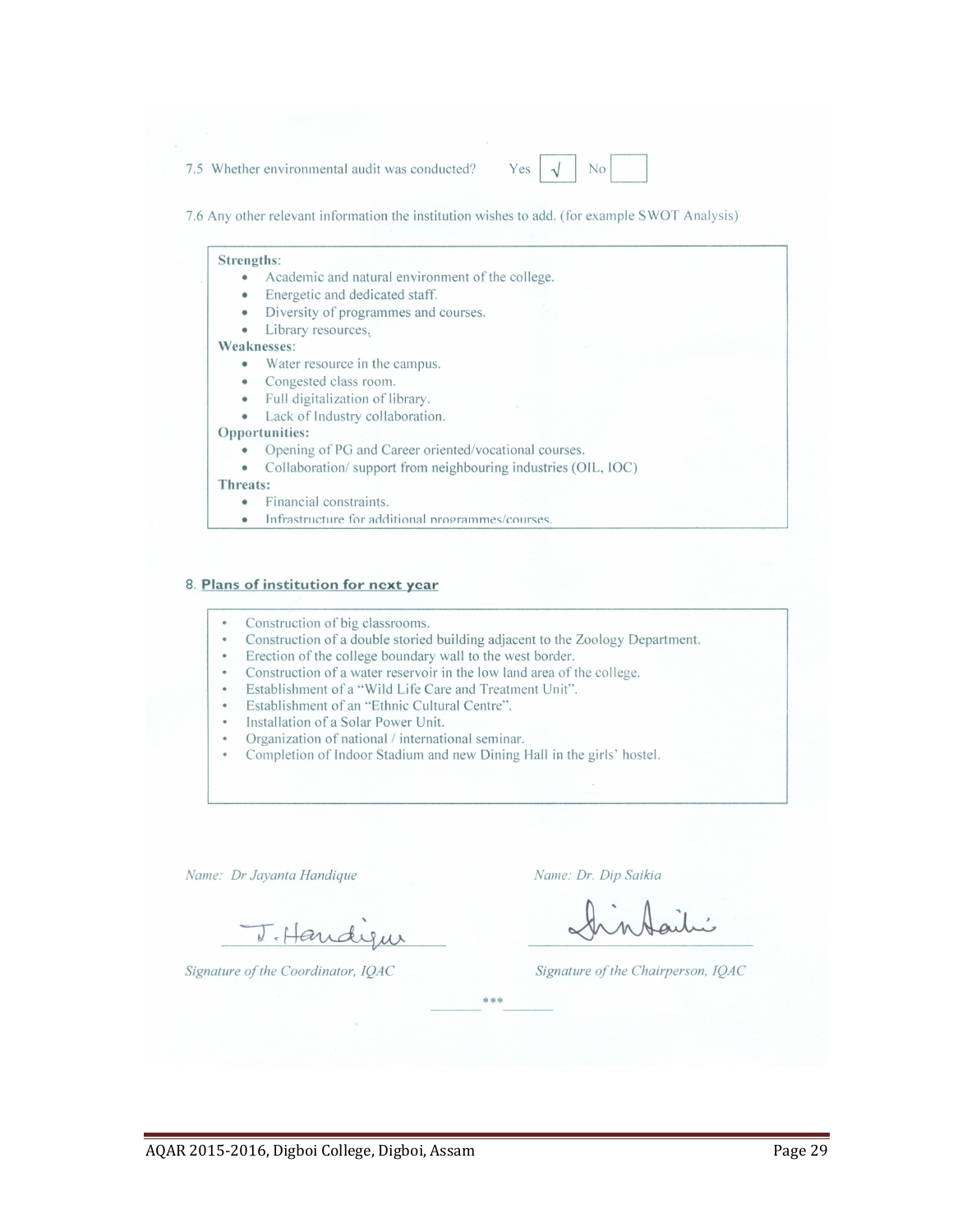#### Abbreviations:

| CAS         | <b>Career Advanced Scheme</b>            |
|-------------|------------------------------------------|
| <b>CAT</b>  | <b>Common Admission Test</b>             |
| <b>CBCS</b> | Choice Based Credit System               |
| СE          | Centre for Excellence                    |
| <b>COP</b>  | Career Oriented Programme                |
| <b>CPE</b>  | College with Potential for Excellence    |
| <b>DPE</b>  | Department with Potential for Excellence |
| <b>GATE</b> | Graduate Aptitude Test                   |
| <b>NET</b>  | National Eligibility Test                |
| PEI         | Physical Education Institution           |
| <b>SAP</b>  | Special Assistance Programme             |
| <b>SF</b>   | Self Financing                           |
| <b>SLET</b> | <b>State Level Eligibility Test</b>      |
| TEI         | <b>Teacher Education Institution</b>     |
| <b>UPE</b>  | University with Potential Excellence     |
| <b>UPSC</b> | Union Public Service Commission          |

\*\*\*\*\*\*\*\*\*\*\*\*\*\*\*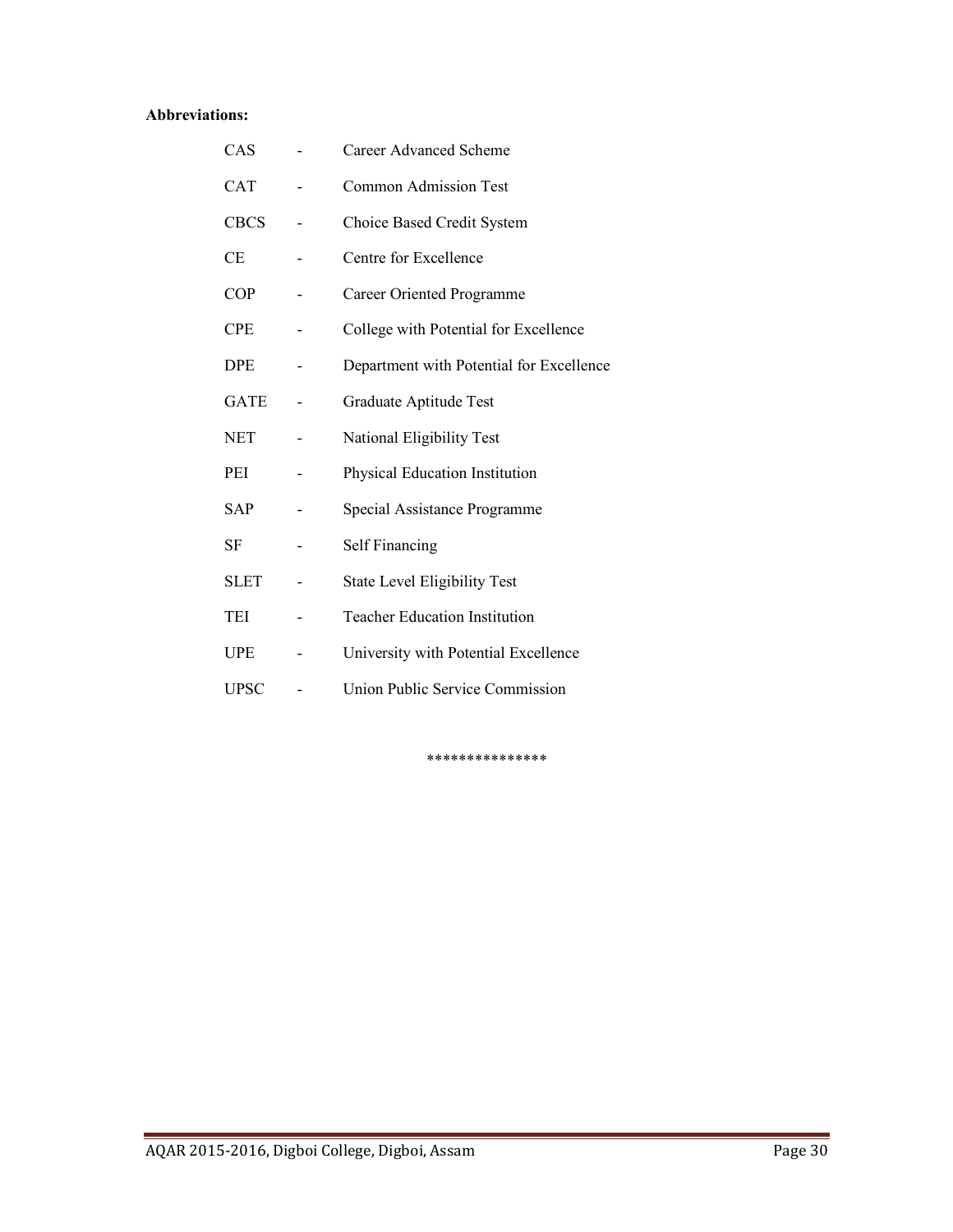# Annexure I

### ACADEMIC CALENDER for 2015-2016

(Recommended by the Academic Planning Committee, Dibrugarh University & Assam Higher Secondary Education Council)

| Date(s)                                 | Event(s)                                                                                                                      |
|-----------------------------------------|-------------------------------------------------------------------------------------------------------------------------------|
| 15 <sup>th</sup> June, 2015 (Monday)    | Commencement of 3 <sup>rd</sup> /5 <sup>th</sup> Semester Classes of the BA/ B.Sc./ B.Com Programmes                          |
| $25th$ June, 2015 (Thursday)            | Observation of Rabha Dibas                                                                                                    |
| $22nd$ June, 2015 (Monday)              | Commencement of the 1 <sup>st</sup> Semester Classes of the BA/ B.Sc./ B.Com Programmes                                       |
|                                         | & HS 1 <sup>st</sup> Yr (Arts/Science/Commerce)                                                                               |
| $1st - 30th$ July 2015                  | Semester End vacation                                                                                                         |
| $15^{th}$ July, 2015                    | College Foundation day                                                                                                        |
| (Wednesday)                             |                                                                                                                               |
| $18th$ August, 2015                     | Merit awards distribution & Fresher's Social                                                                                  |
| (Tuesday)                               |                                                                                                                               |
| 14 <sup>th</sup> August, 2015 (Friday)  | Last date for submission of Filled in Registration Forms of the BA/ B.Sc./ B.Com 1st                                          |
|                                         | <b>Semester Students</b>                                                                                                      |
| 15 <sup>th</sup> August, 2015           | Observation of Independent Day                                                                                                |
| (Saturday)                              |                                                                                                                               |
| $29th$ August, 2015                     | <b>Students' Union Election</b>                                                                                               |
| (Saturday)                              |                                                                                                                               |
| $31st$ Aug-4 <sup>th</sup> Sept.2015    | 1st Sessional Examination of the 1st/3rd/5th Semester Classes of the BA/B.Sc./                                                |
|                                         | <b>B.Com Programmes</b><br>Unit Test-I for HS 1 <sup>st</sup> Year & 2 <sup>nd</sup> Year                                     |
| 5 <sup>th</sup> September 2015          | Observation of Teacher's day                                                                                                  |
| (Friday)                                |                                                                                                                               |
|                                         | • Last date of notification of the marks of the $1st$ Sessional Examination in the                                            |
|                                         | departmental notice boards                                                                                                    |
| $17th$ Sept, 2015 (Friday)              | • Counselling for the BA/B.Sc./B.Com 1st Semester Students and Mid Semester                                                   |
|                                         | Feedback Assessment                                                                                                           |
|                                         | Last Date for Assignment Submission by the students (if any) of the                                                           |
| 26 <sup>th</sup> Sept., 2015 (Saturday) | BA/B.Sc./B.Com Programmes in the Semester System                                                                              |
| September 2015 $(2nd Half)$             | Submission of examination forms for HS Final Exam. 2015                                                                       |
| $18th - 19th$ September, 2015           | Internal Assessment of the BA/ B.Sc./ B.Com Programmes through Seminar/ Group                                                 |
|                                         | Discussion etc.                                                                                                               |
| $30^{th}$ Sept., 2015                   | Last date for submission of Exam-Form Fill up of the $1st / 3rd / 5th$ Semester Classes                                       |
| (Wednesday)                             | of the BA/ B.Sc./ B.Com for End Semester Examinations 2014                                                                    |
| $10^{th}$ - $14^{th}$ October, 2015     | 2 <sup>nd</sup> Sessional Examination of the 1st/3rd/5th Semester Classes of the BA/ B.Sc./                                   |
|                                         | <b>B.Com Programmes</b>                                                                                                       |
|                                         | Unit Test-2 for HS 1st Year & 2 <sup>nd</sup> Year                                                                            |
|                                         | • Last date for notification of $2^{nd}$ Sessional Examination Marks in the                                                   |
| $17th$ October, 2015                    | Departmental Notice Board                                                                                                     |
| (Saturday)                              | • Completion of the $1st / 3rd / 5th$ Semester Classes of the B.A./ B.Sc./B.Com                                               |
|                                         | Programmes                                                                                                                    |
| $1st - 30th$ November, 2015             | End Semester Exam of the BA/B.Sc./B.Com Programmes                                                                            |
|                                         | Unit Test-II for HS $2na$ Year                                                                                                |
| $1st -31st$ December, 2015              | Semester End vacation & Golden jubilee conclusion ceremony                                                                    |
| 1st January, 2016                       | Commencement of the 2nd /4th /6th Semester Classes of the BA/ B.Sc./ B.Com                                                    |
| 5th $-7$ th January, 2016               | College Week                                                                                                                  |
| 10th -12th January, 2016                | Golden Jubilee Closing Functions                                                                                              |
| 15th Feb-14th March,                    | Final Examination for HS 2nd yr                                                                                               |
| 2016                                    |                                                                                                                               |
| 23rd -27th February, 2016               | 1st Sessional Examination of the 2nd, 4th & 6th Semester classes of the                                                       |
|                                         | B.A./B.Sc./B.Com.                                                                                                             |
| 1st $-3$ rd March, 2016                 | Counselling for the Students of the BA/B.Sc./B.Com Programmes and Mid                                                         |
|                                         | Semester Feedback Assessment (one day)<br>Last date for Notification of 1st Sessional Examination Marks of the 2nd, 4th & 6th |
| 4th March, 2016 (Friday)                |                                                                                                                               |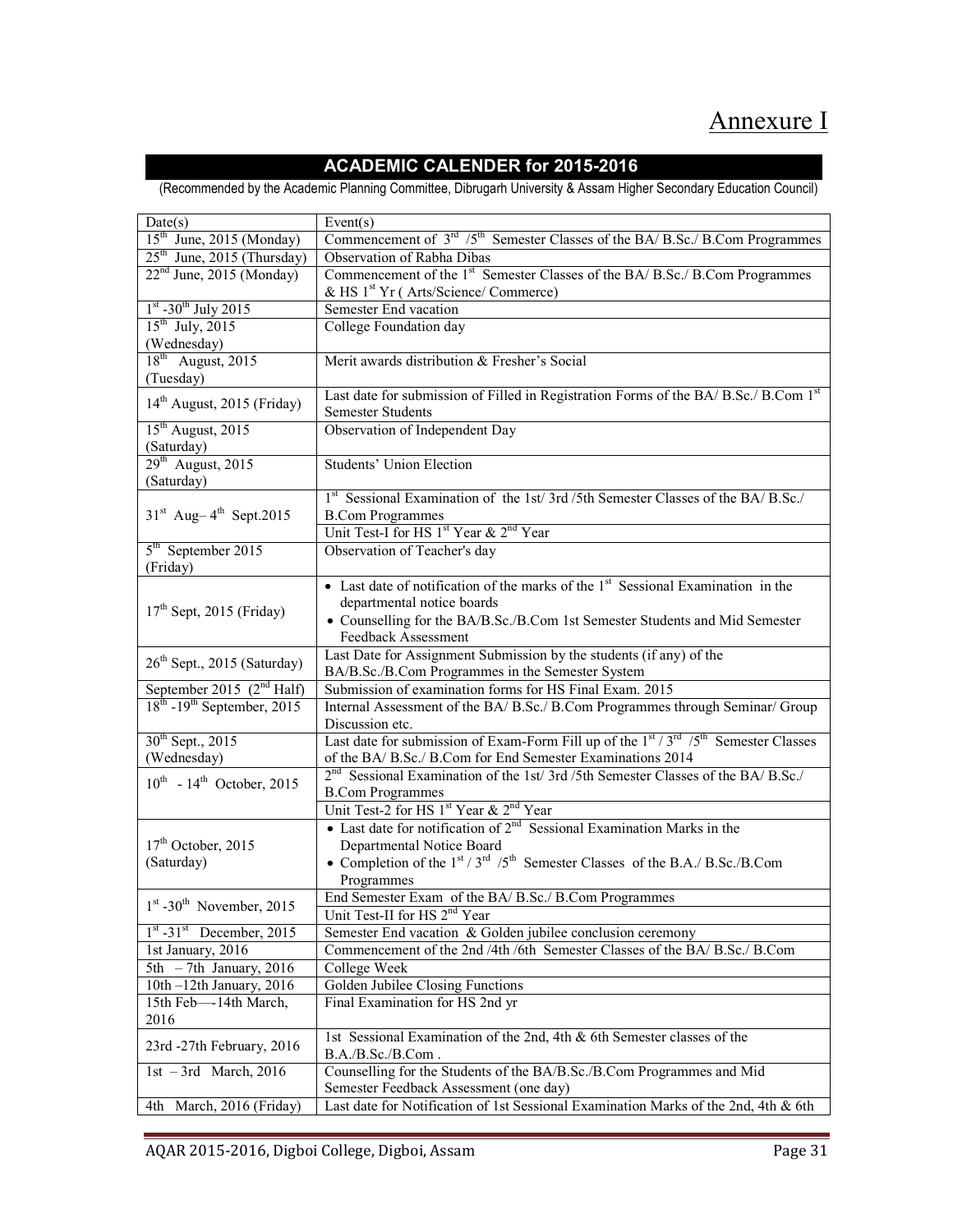|                           | Semester BA/ B.Sc./ B.Com Programmes in the Departmental Notice Boards                      |
|---------------------------|---------------------------------------------------------------------------------------------|
| 8th—31st March, 2016      | Annual examination for HS 1st yr                                                            |
| 14th $-15$ th March, 2016 | Internal Assessment for 2nd, 4th & 6th Semesters of the B.A./ B.Sc./ B.Com                  |
|                           | through seminar/ group discussion etc.                                                      |
| 18th $-22$ th March, 2016 | Form fill-up of the B.A./ B.Sc./ B.Com. End Semester Examinations                           |
| 4th -8th April, 2016      | 2nd Sessional Examinations of the 2nd, 4th $\&$ 6th Semester classes of the                 |
|                           | B.A./B.Sc./B.Com.                                                                           |
| 18th April, 2016(Monday)  | Last date of submission of Assignment by the students of 2nd, 4th & 6th Semesters           |
|                           | of the BA/B.Sc./B.Com Programmes.                                                           |
| 19th April, 2016(Tuesday) | Last date for notification of 2nd Sessional Examination Marks of the BA/B.Sc./              |
|                           | B.Com .in the Departmental Notice Boards                                                    |
| 20th April,               | Completion of the 2nd, 4th & 6th Semester classes of the BA/ B.Sc./ B.Com.                  |
| 2016(Wednesday)           |                                                                                             |
| 27th April,               | Commencement of the HS 2nd Yr (Arts/Science/Commerce) classes                               |
| 2016(Wednesday)           |                                                                                             |
| 27th -30th April, 2016    | Admission in to the HS 2nd Yr (Arts/Science/Commerce) classes                               |
| 2nd -31st May, 2016       | End Semester Examinations of the B.A./ B.Sc./ B.Com.                                        |
| 11th -30th May, 2016      | Admission notice & completion of the Admission process in the BA/B.Sc./B.Com                |
|                           | 1st Semester Classes & HS 1st Yr (Arts/Science/Commerce)                                    |
| 1st June, 2016            | Commencement of the 1st/3rd/5th Semester Classes of the B.A. $\beta$ B.Sc. $\beta$ B.Com. & |
| (Wednesday)               | HS 1st Yr (Arts/Science/Commerce)                                                           |
| 1st -5th June, 2016       | Admission in to the BA/B.Sc./B.Com. 3rd & 5th Semester Classes                              |
| 20th June, 2016 (Monday)  | Rabha Divas                                                                                 |
| $1st - 31st$ July, 2016   | Mid Semester Vacation                                                                       |
| 15th July, 2016 (Friday)  | College Foundation day                                                                      |
| 1st August 2016, (Monday) | Re-Commencement of the 1st/3rd/5th Semester Classes of the BA/B.Sc./B.Com                   |
|                           | Programmes & HS 1st Yr & 2nd Yr (Arts/Science/Commerce) Classes                             |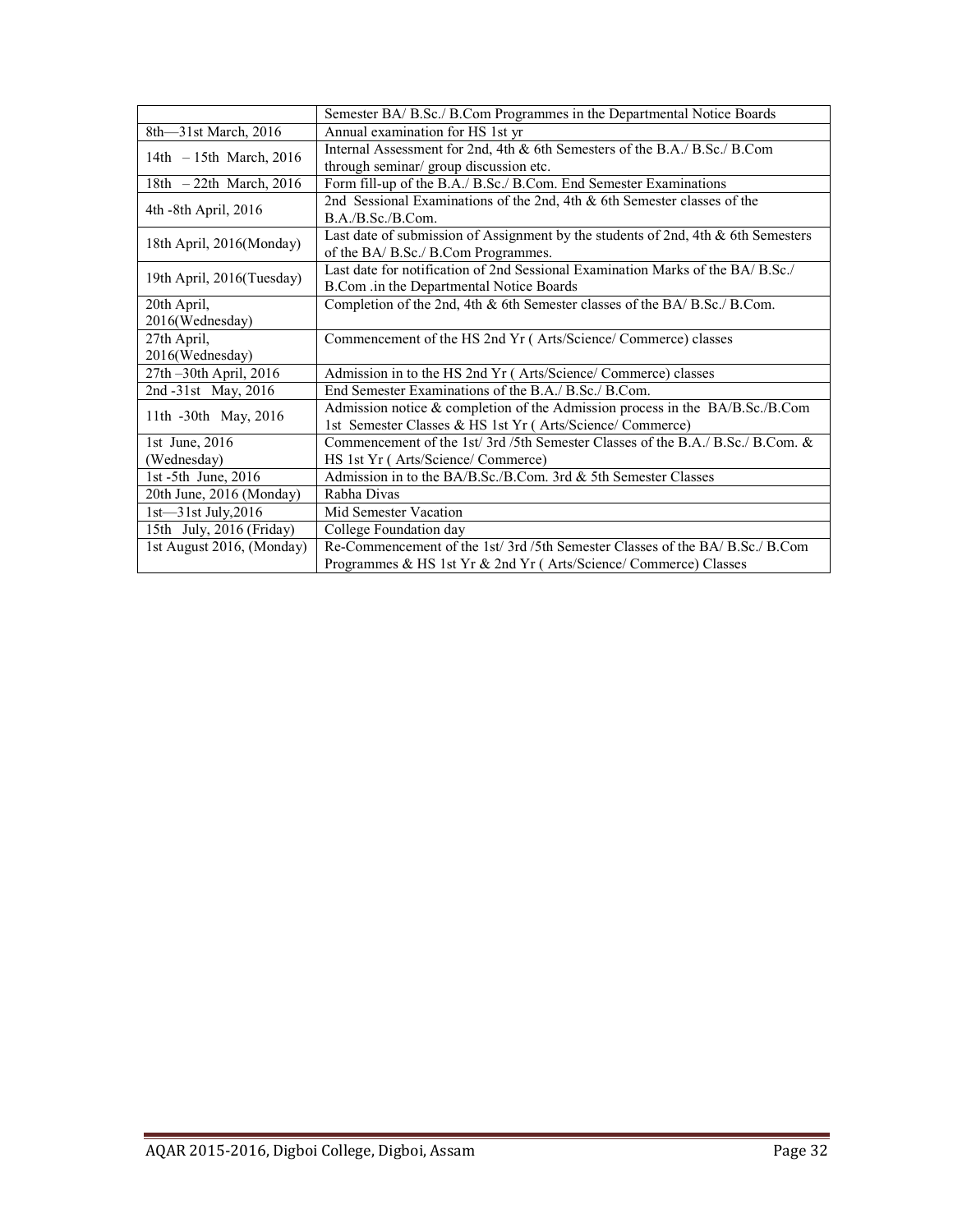# Annexure II

#### Analysis of the Students' Feed back

Students' Feedback was prepared to evaluate the teachers performance and on the curriculum, teaching, learning, evaluation and the various facilities in the college. The students recorded their views on printed format. The format is divided into two parts – Part-I consist of 10 parameters to evaluate the faculties of the college and Part-II consists of 20 parameters regarding the overall administration and facilities of the college. The feedback form provided a grade scale (very poor, poor, average, good, and excellent) to the students to evaluate the feedback parameters. For an impartial analysis on feedback, the data was collected from the twenty different departments of the college from the different semesters including science, arts and commerce stream. Basic statistical tools are used to analyse each criterion and are presented in charts.

The average performance of the faculties was found ranging from good to excellent in terms of the score received from the students in all the 10 parameters. But, in a few cases it was noticed the average grade or lower. In this regard, suggestions, counselling and support have been provided to concerned faculty for enhancement of teaching-learning performance for quality education.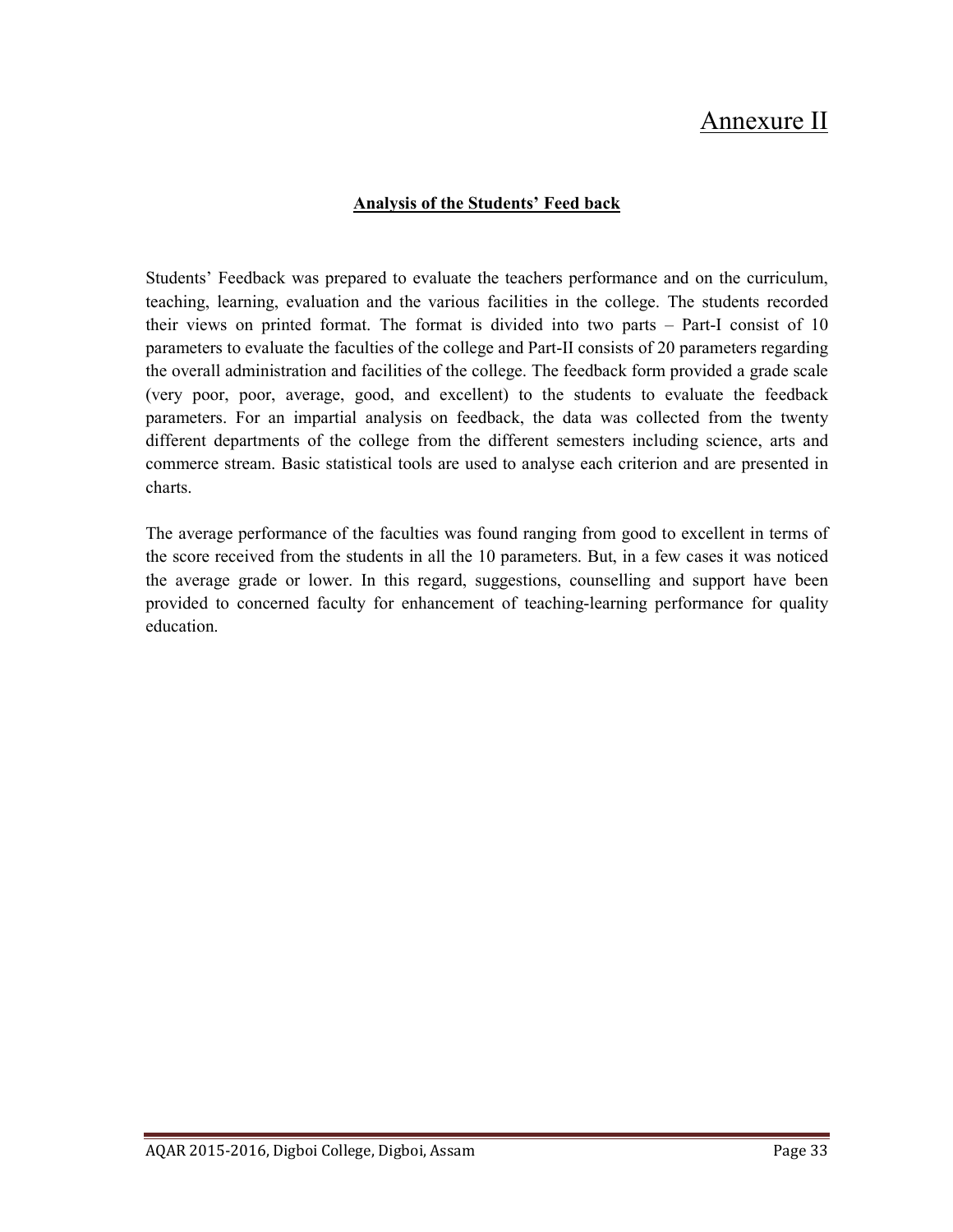# Annexure III

## Best practice – I

#### 1. Title of the Practice:

#### Wildlife Rehabilitation Drive

#### 2. Goal:

The chief objective of this practice is to rescue wildlife including animals, birds, reptiles etc. found in and around Digboi College, Greater Digboi area and beyond. Animals that come out of the nearby Dehing Patkai Reserve Forest most of the time fall prey to humans and machineries. Under this rehabilitation drive, attempts are taken to physically rehabilitate them to their natural abode of the forest. Moreover, attempts are there to aware the public regarding various aspects of wildlife protection and rehabilitation.

#### 3. The Context:

With the increasing threats to wildlife in the recent times, it is only mean to say that we should contribute to wildlife protection and rehabilitation. The need is not only to physically rehabilitate the wildlife to their natural environment, but to educate all people for wildlife protection and aware them of the benefits of wildlife and also about the way they can contribute to their rehabilitation.

#### 4. The Practice:

The practice has two basic segments- physical service and awareness programmes. The physical service includes the active rescue operations carried out by several teachers of the college and treatment of the injured animals at the Wild Life Care and Treatment Unit presently being conducted from the Dept of Zoology. It also includes providing food sources to endangered birds, butterflies etc. The awareness programme also has two components- training to forest personnel, teachers, students and the public for rescue of animals/ for rescue operations as well as sensitizing the school students and the public regarding the protection wildlife though meetings, presentations and wildlife photography. Under this practice, several wild animals have been rescued and treated at the Zoology Dept. Many awareness programmes have been organized at different schools in the region which been listed at sub-criterion 7.4.

As part of this practice, linkages have been created with *Aaranyak*, an environmental NGO, Bird Count India, Assam Science Society etc. The Wildlife Conservation Extension Centre at Saraipung is under the care of Digboi College itself.

#### 5. Evidence of Success:

The public of the surrounding area have come to take keen interest in wildlife protection. The School students have come to realise the benefits from wildlife. Snakes that were once threatened by human being have been rescued. The calls of the public to the faculties of the college to save and treat wildlife signify the faith the faculties have created among the public. The treatments of the injured animals have shown positive results.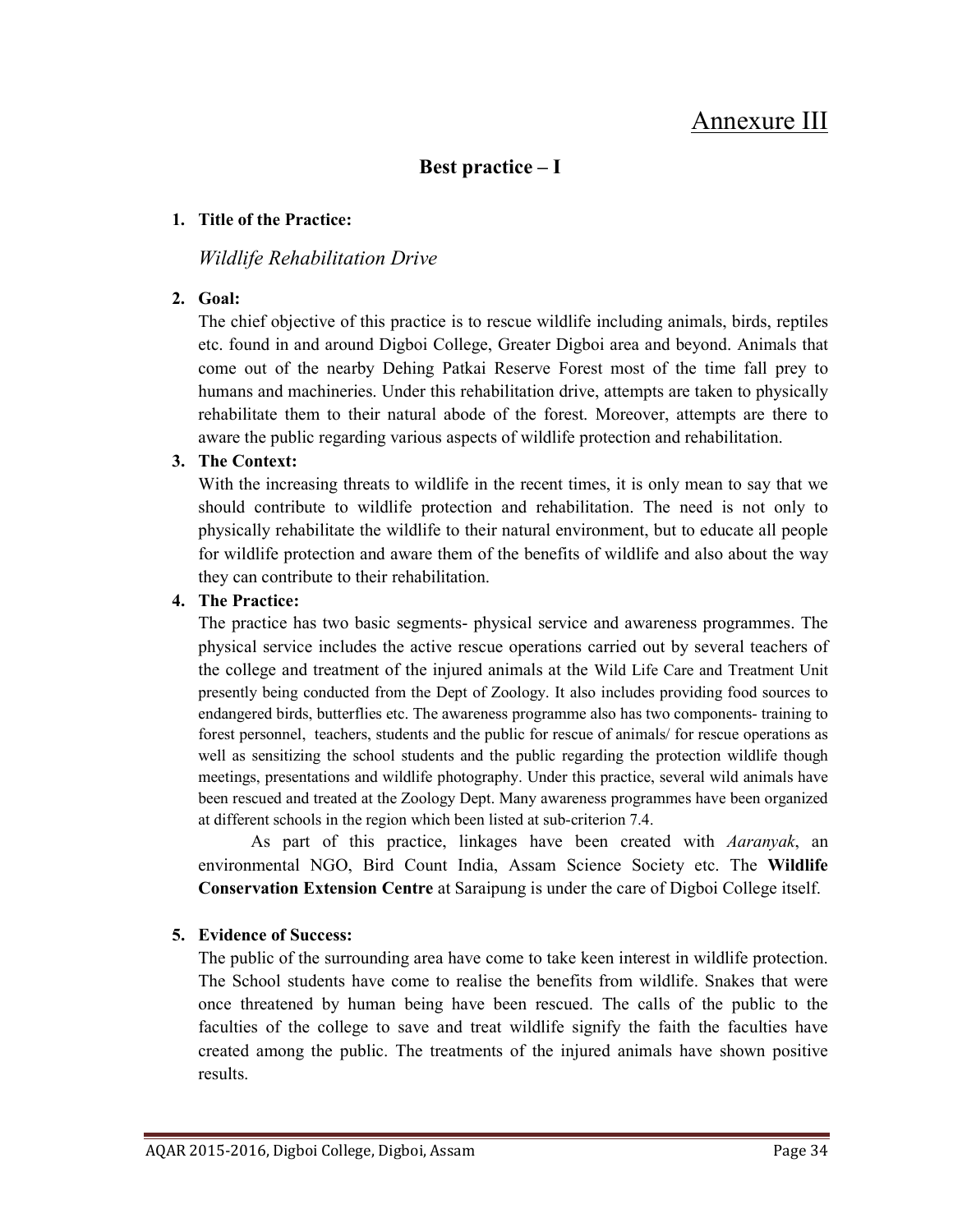#### 6. Problems Encountered and Resources Required:

Several major problems are encountered in carrying out this practice. Time, courage, patience and dedication as well as money and infrastructures are required. Unfavourable weathers, mortal road conditions add to the discomfitures of the rescuers. Training the illiterate people particularly to fight against superstitions connected with wildlife killing is a great challenge. Resources required are transportation system, money for recurring expenditures, certain tools, presentation materials, fauna for food sources and technology.

#### 7. Notes:

The general public have been enlightened in wildlife protection. Several wild animals have been treated in the college. The fruit orchard established in the college has attracted several species of butterflies. Construction of Wild Life Care and Treatment Unit will be certainly able to provide the best of service to wildlife rehabilitation.

# Best practice – II

#### 1) Title of the Practice:

### Free Coaching to school student

2) Goal: a). To extend services to society as part of Corporate social responsibility.

b). To provide help to the nearby schools having shortage of staff.

c) To fruitfully utilize the expertise of the faculty and meet the needs of the school students.

d) To teach the school students the basics of subject and prepare them for the higher classes.

#### 3) The Context:

Performance of students in the college is resultant not only of the teaching learning activity in the college but also of their basic knowledge of the concerned subjects. Intensive coaching on the various subjects of school level may significantly develop the knowledge level of the students. Quality school education may lead to quality higher education.

#### 4) The Practice:

Nearby feeder schools and newly established schools are contacted for arranging the coaching by college teachers. College administration or College Teachers' Unit prepares the schedule for the coaching in consultation with the concerned school(s). The schedule is circulated among the concerned teachers and the Head Master of the concerned school. The school Head Master informs the beneficiary students. Classes are conducted as per favourable timings of the students and the school. Best possible efforts are taken to cater to needs of the students as regards their subject.

#### 5) Evidence of Success:

The practice has brought about a good understanding between the college and beneficiary schools and students, and that way the society of the locality. The college has come to understand the strengths and weaknesses of the students of the feeder school/newly created students.